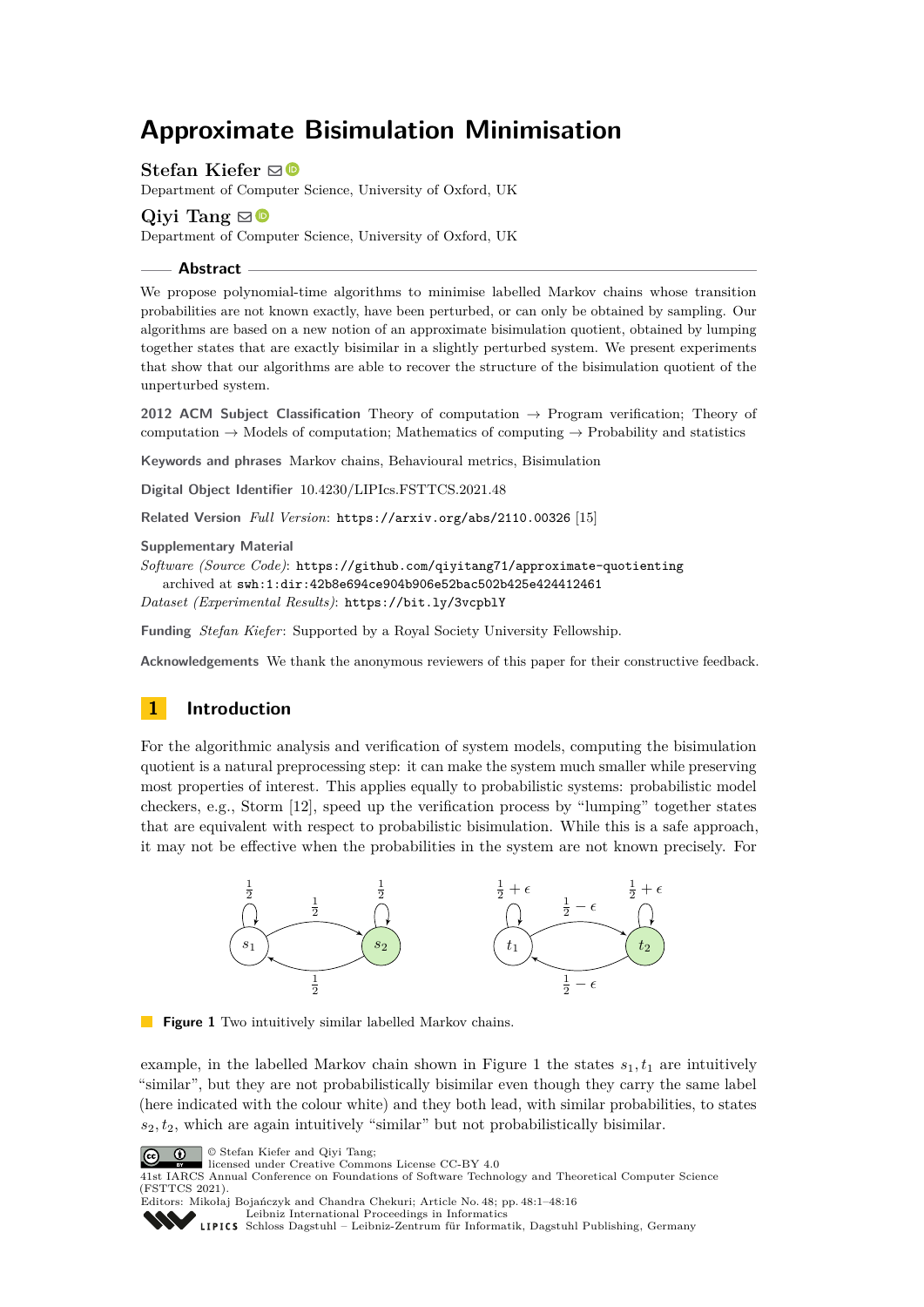#### **48:2 Approximate Bisimulation Minimisation**

For analysis and verification of a probabilistic system, tackling state space explosion is key. The more symmetry a system has  $(e.g., due to variables that do not influence the$ observable behaviour of the model), the greater are the benefits of computing a *quotient* system with respect to probabilistic bisimulation. However, when the transition probabilities in the Markov chain are perturbed or not known exactly, bisimulation minimisation may fail to capture the symmetries in the system and thus fail to achieve the objective of making the probabilistic system amenable to algorithmic analysis. The motivation of this paper is to counter this problem.

A principled approach towards this goal may consider notions of *distance* between probabilistic systems or between states in a probabilistic system. A *probabilistic bisimilarity pseudometric*, based on the Kantorovich metric, was introduced in [\[8,](#page-14-2) [9\]](#page-14-3), which assigns to each pair of states *s, t* a number in the interval [0*,* 1] measuring a distance between *s, t*: distance 0 means probabilistic bisimilar, and distance 1 means, in a sense, maximally non-bisimilar. This pseudometric can be computed in polynomial time [\[5\]](#page-14-4), and, quoting [\[5\]](#page-14-4), has "been studied in the context of systems biology, games, planning and security, among others". The corresponding distances can be intuitively large though: the pseudometric yields a distance less than 1 only if the two states can reach, with the same label sequence, two states that are *exactly* bisimilar; see [\[18,](#page-15-0) Section 4]. As a consequence, for any  $\epsilon > 0$ , the states  $s_1, t_1$  in Figure [1](#page-0-0) have distance 1 in the probabilistic bisimilarity pseudometric of [\[9\]](#page-14-3) (in the undiscounted version). From a slightly different point of view, a small perturbation of the transition probabilities in the model can change the distance between two states from 0 to 1.

Another pseudometric, *ϵ-bisimulation* ∼*ϵ*, was defined in [\[10\]](#page-14-5), which avoids this issue. It has natural characterisations in terms of games and can be computed in polynomial time using network-flow based algorithms [\[10\]](#page-14-5). The runtime of the algorithm from [10] is  $O(|S|^7)$ , where *S* is the set of states, thus not practical for large systems. A more fundamental problem lies in the fact that  $\epsilon$ -bisimulation is not an equivalence:  $s \sim_{\epsilon} t \sim_{\epsilon} u$  implies  $s \sim_{2\epsilon} u$ (by the triangle inequality) but not necessarily  $s \sim_{\epsilon} u$ . Therefore, efficient minimisation algorithms via quotienting (such as partition refinement for exact probabilistic bisimilarity) are not available for  $\epsilon$ -bisimulation.

In this paper we develop algorithms that, given a labelled Markov chain  $\mathcal M$  with possibly imprecise transition probabilities and a *slightly perturbed* version, say  $\mathcal{M}'$ , of  $\mathcal{M}$ , compute a compressed version,  $Q$ , of  $M'$ . By slightly perturbed we mean that for each state the successor distributions in  $\mathcal{M}'$  and  $\mathcal{M}$  have small (say, less than  $\epsilon$ )  $L_1$ -distance. We hope that  $Q$  is not much bigger than the exact quotient of  $M$ , and we design polynomial-time algorithms that fulfill this hope in practice, but we do not insist on computing the smallest possible Q. Indeed, we show that, given an LMC,  $\epsilon > 0$  and a positive integer k, it is NP-complete to decide whether there exists a perturbation of at most  $\epsilon$  such that the (exact) bisimulation quotient of the perturbed system is of size *k*. See, e.g., [\[1\]](#page-14-6) for an exact but non-polynomial approach, where the target number *n* of states is fixed, and a Markov chain with at most *n* states is sought that has minimal distance (with respect to the probabilistic bisimilarity pseudometric of [\[9\]](#page-14-3)) to the given model.

It is not hard to prove (Proposition [2\)](#page-4-0) that if an LMC can be made exactly bisimilar to another LMC by a perturbation of at most  $\epsilon$ , then these two LMCs are also  $\frac{\epsilon}{2}$ -bisimilar in the sense of [\[10\]](#page-14-5). If, in turn, two states are  $\epsilon$ -bisimilar, one can show (see [\[3,](#page-14-7) Theorem 4]) that any linear-time property that depends only on the first *k* labels has similar probabilities in the two states, where similar means the difference in probabilities is at most  $1 - (1 - \epsilon)^k$ . Combining these two results, we obtain a continuity property that says if two LMCs can be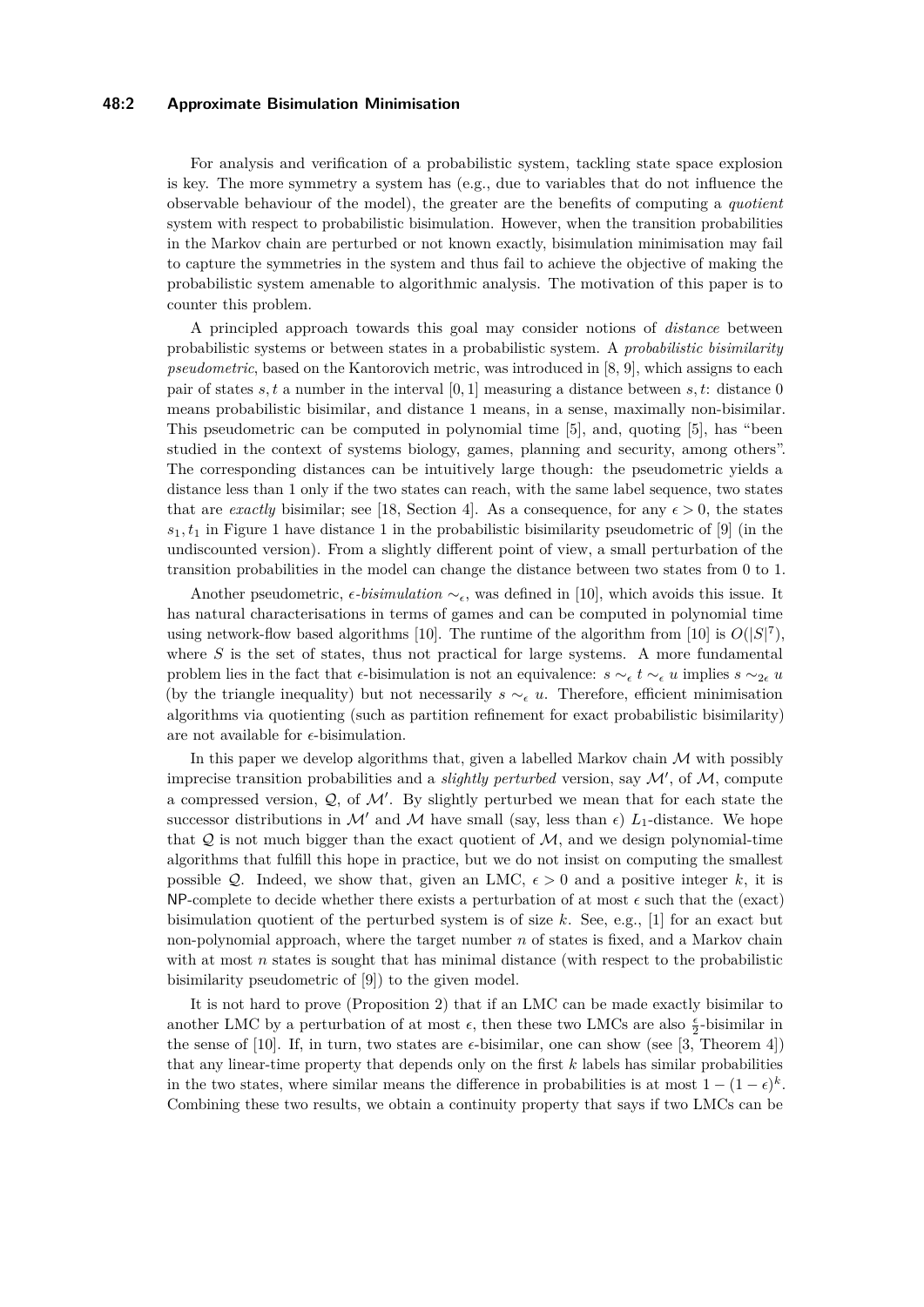#### **S.** Kiefer and Q. Tang **18:3** 48:3

made bisimilar by a small perturbation, then any *k*-bounded linear-time property has similar probabilities in the two LMCs. In other words, our approximate minimisation approximately preserves the probability of bounded linear-time properties.

We apply our approximate minimisation algorithms in a setting of active learning. Here we assume we do not have access to the transition probabilities of the model; rather, for each state we only *sample* the successor distribution. Sampling gives us an approximation of the real Markov chain, and our approximate minimisation algorithms apply naturally. This allows us to lump states that are exactly bisimilar in the real model, but only approximately bisimilar in the sampled model. We give examples where in this way we *recover* the structure (not the precise transition probabilities) of the quotient of the exact model, knowing only the sampled model.

The rest of the paper is organised as follows. In Section [2](#page-2-0) we introduce *ϵ*-quotient, a new notion of approximate bisimulation quotient. In Section [3](#page-3-0) given an LMC,  $\epsilon$  and  $k > 0$ , we show it is NP-complete to decide whether there exists an  $\epsilon$ -quotient of size k. In Section [4](#page-5-0) we present our approximate minimisation algorithms. We put them in a context of active learning in Section [5.](#page-10-0) In Section [6](#page-11-0) we evaluate these algorithms on slightly perturbed versions of a number of LMCs taken from the probabilistic model checker PRISM [\[16\]](#page-15-1). We conclude in Section [7.](#page-13-0)

## <span id="page-2-0"></span>**2 Preliminaries**

We write  $\mathbb N$  for the set of nonnegative integers and  $\mathbb Z^+$  for the set of positive integers. We write  $\mathbb R$  for the set of real numbers. Let *S* be a finite set. We denote by  $Dist(S)$  the set of probability distributions on *S*. By default we view vectors, i.e., elements of  $\mathbb{R}^S$ , as row vectors. For a vector  $\mu \in \mathbb{R}^S$  we write  $\|\mu\|_1 := \sum_{s \in S} |\mu(s)|$  for its  $L_1$ -norm. A vector  $\mu \in [0,1]^S$  is a distribution (resp. subdistribution) over *S* if  $\|\mu\|_1 = 1$  (resp.  $0 < \|\mu\|_1 \leq 1$ ). For a (sub)distribution  $\mu$  we write support $(\mu) = \{s \in S : \mu(s) > 0\}$  for its support.

A partition of the states *S* is a set *X* consisting of pairwise disjoint subsets *E* of *S* with  $\bigcup_{E \in X}$  = *S*. For an equivalence relation  $\mathcal{R} \subseteq S \times S$ ,  $S/\mathcal{R}$  denotes its quotient set and  $[s]_{\mathcal{R}}$ denotes the R-equivalence class of  $s \in S$ .

A *labelled Markov chain* (LMC) is a quadruple  $\langle S, L, \tau, \ell \rangle$  consisting of a nonempty finite set *S* of states, a nonempty finite set *L* of labels, a transition function  $\tau : S \to \text{Distr}(S)$ , and a labelling function  $\ell : S \to L$ .

We denote by  $\tau(s)(t)$  the transition probability from *s* to *t*. Similarly, we denote by  $\tau(s)(E) = \sum_{t \in E} \tau(s)(t)$  the transition probability from *s* to  $E \subseteq S$ . For the remainder of the paper, we fix an LMC  $\mathcal{M} = \langle S, L, \tau, \ell \rangle$ . Let  $|\mathcal{M}|$  denote the number of states,  $|S|$ .

The direct sum  $\mathcal{M}_1 \oplus \mathcal{M}_2$  of two LMCs  $\mathcal{M}_1 = \langle S_1, L_1, \tau_1, \ell_1 \rangle$  and  $\mathcal{M}_2 = \langle S_2, L_2, \tau_2, \ell_2 \rangle$ is the LMC formed by combining the state spaces of  $\mathcal{M}_1$  and  $\mathcal{M}_2$ .

An equivalence relation  $\mathcal{R} \subseteq S \times S$  is a *probabilistic bisimulation* if for all  $(s,t) \in \mathcal{R}$ .  $\ell(s) = \ell(t)$  and  $\tau(s)(E) = \tau(t)(E)$  for each R-equivalence class *E*. Probabilistic bisimilarity, denoted by  $\sim_{\mathcal{M}}$  (or  $\sim$  when  $\mathcal M$  is clear), is the largest probabilistic bisimulation.

Any probabilistic bisimulation R on M induces a quotient LMC denoted by  $\mathcal{M}/\mathcal{R}$  =  $\langle S/\mathcal{R}, L, \tau/\mathcal{R}, \ell/\mathcal{R} \rangle$  where the transition function  $\tau/\mathcal{R}([s]\mathcal{R})([t]\mathcal{R}) = \tau(s)([t]\mathcal{R})$  and the labelling function  $\ell/\mathcal{R}(|s|\mathcal{R}) = \ell(s)$ .

We define the notion of an *approximate quotient*. Let  $\epsilon \geq 0$ . An LMC Q is an  $\epsilon$ -quotient of M if and only if there is transition function  $\tau' : S \to \text{Distr}(S)$  such that for all  $s \in S$  we have  $\|\tau'(s) - \tau(s)\|_1 \leq \epsilon$  and Q is the (exact) bisimulation quotient of the LMC  $\mathcal{M}' = \langle S, L, \tau', \ell \rangle$ , that is,  $Q = \mathcal{M}'/\sim_{\mathcal{M}'}$ . Since the choice of  $\tau'$  is not unique, there might be multiple  $\epsilon$ -quotients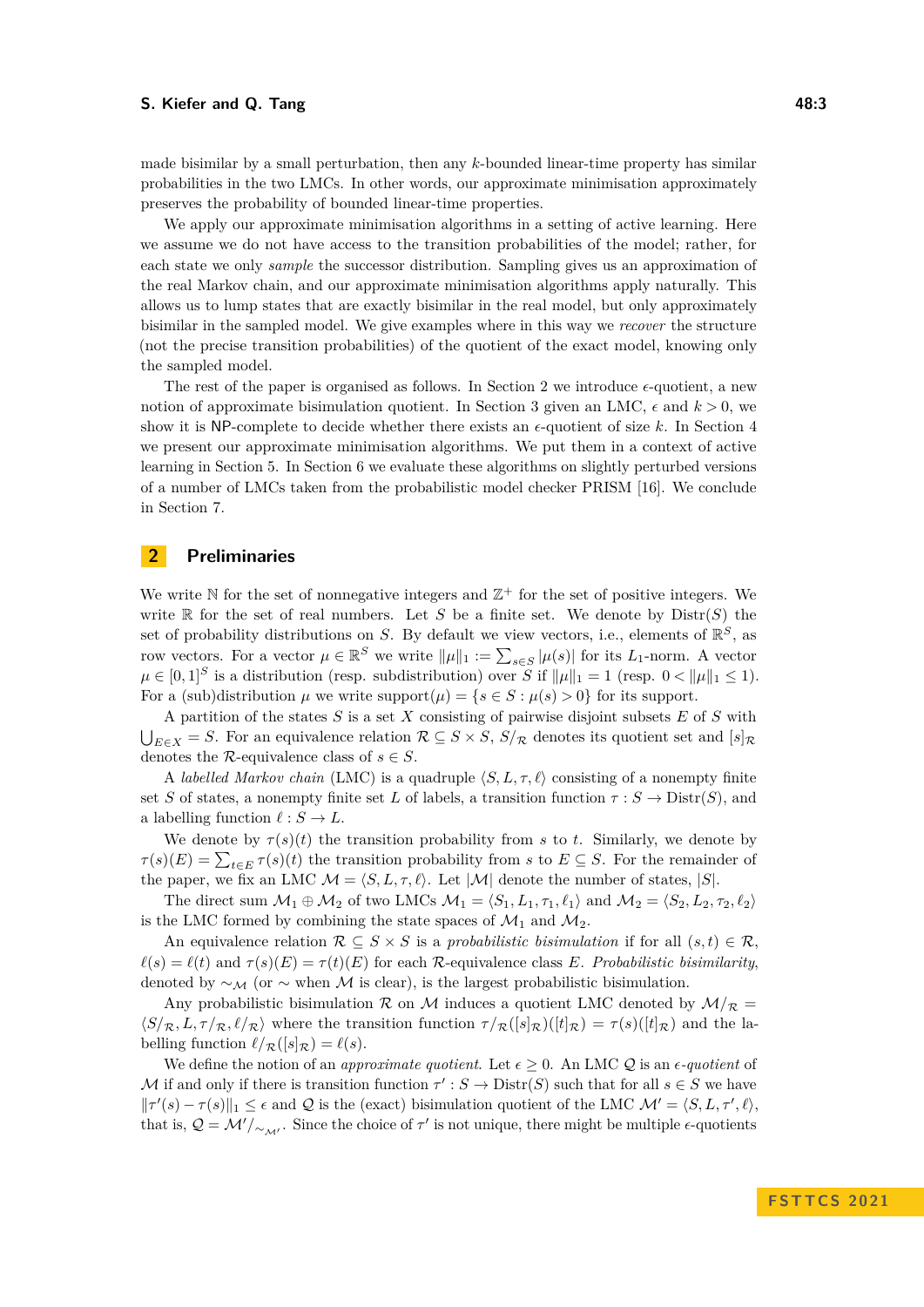#### **48:4 Approximate Bisimulation Minimisation**

of M. We are interested in the problem of obtaining an  $\epsilon$ -quotient of M with small state space. We retrieve the notion of (exact) quotient when  $\epsilon = 0$ . For *s* from M, denote the state in Q which corresponds to *s* by  $[s]_{\mathcal{Q}}^{\epsilon}$  (or  $[s]^{\epsilon}$  when Q is clear).

The set  $\Omega(\mu, \nu)$  of *couplings* of  $\mu, \nu \in$  Distr(*S*) is defined as  $\Omega(\mu, \nu)$  =  $\{\omega \in \text{Distr}(S \times S) : \sum_{t \in S} \omega(s, t) = \mu(s) \wedge \sum_{s \in S} \omega(s, t) = \nu(t)\}.$  Note that a coupling  $\omega \in S$  $\Omega$  is a joint probability distribution with marginals  $\mu$  and  $\nu$  (see, e.g., [\[4,](#page-14-8) page 260-262]).

The  $\epsilon$ -lifting of a relation  $\mathcal{R} \subseteq S \times S$  proposed by Tracol et al. [\[19\]](#page-15-2) is the relation  $\mathcal{R}\uparrow_{\epsilon} \subseteq \text{Distr}(S) \times \text{Distr}(S)$  defined by  $(\mu, \nu) \in \mathcal{R}\uparrow_{\epsilon}$  if there exists  $\omega \in \Omega(\mu, \nu)$  such that  $\sum_{(u,v)\in\mathcal{R}}\omega(u,v)\geq 1-\epsilon.$ 

The  $\epsilon$ *-bisimulation* ( $\sim_{\epsilon}$ ) by Desharnais et al. [\[10\]](#page-14-5) is a relation  $\mathcal{R} \subseteq S \times S$  in which for all  $(s, t) \in \mathcal{R}$  we have  $\ell(s) = \ell(t)$  and  $(\tau(s), \tau(t)) \in \mathcal{R} \uparrow_{\epsilon}$ . The  $\epsilon$ -bisimulation is reflexive and symmetric, but in general not transitive; hence, it is not an equivalence relation.

# <span id="page-3-0"></span>**3 Properties of Approximate Quotients**



#### **Figure 2** Problem setup.

Recall from the introduction that we are given an LMC  $\mathcal{M}'$ , which is a slightly perturbed version of an (unknown) LMC  $M$ . By slightly perturbed we mean that for each state the successor distributions in M' and M have small (say, less than  $\epsilon$ )  $L_1$ -distance. For example, with sampling we can obtain with high probability a perturbed system that has small distance with  $M$ . Assume there are many symmetries, that is, lots of probabilistic bisimilar states in  $M$ . The state space of  $M$  can then be compressed a lot by (exact) quotienting. Since the transition probabilities are perturbed in  $\mathcal{M}'$ , the states that are probabilistic bisimilar in  $M$  might become inequivalent in  $M'$ ; as a result, the (exact) bisimulation quotient of  $\mathcal{M}'$  is much larger than that of  $\mathcal{M}$ . Given a small compression parameter  $\epsilon_2 > 0$ , we aim to compute an approximate quotient  $Q$ , an  $\epsilon'$ -quotient of  $\mathcal{M}'$  that satisfies two conditions: (1)  $\epsilon'$  should be small, so that little precision is sacrificed; and (2) the state space of the quotient should be small, to speed up verification algorithms. Our contribution consists of approximate quotienting algorithms with (a) theoretical guarantees on goal (1) in Theorem [7](#page-10-1) and Corollary [8,](#page-10-2) applying to both algorithms:  $\epsilon'$  is bounded (and can be controlled) by a compression parameter  $\epsilon_2$  and the number of iterations *i*; (b) empirical results on goal (2): the experiments show that our algorithms produce small quotients.

We first show that it is hard to find an  $\epsilon_2$ -quotient of  $\mathcal{M}'$  with minimum number of states:  $\mathcal{Q}^* = \arg \min \{|\mathcal{Q}| : \mathcal{Q}$  is an  $\epsilon_2$ -quotient of  $\mathcal{M}'$ }. If there are several  $\epsilon_2$ -quotients of  $\mathcal{M}'$  of minimum size,  $\mathcal{Q}^*$  can be taken to be any one of them. Unfortunately, this problem is unlikely to have an efficient (polynomial-time) solution, as we will see from the next theorem that the decision version of this problem is NP-complete.

Given an LMC  $\mathcal{M}'$ , a compression parameter  $\epsilon_2 > 0$  and a constant  $k \in \mathbb{Z}^+$ , it is NPcomplete to decide whether there exists an  $\epsilon_2$ -quotient of  $\mathcal{M}'$  of size k. The hardness result is by reduction from the Subset Sum problem. Given a set  $P = \{p_1, \ldots, p_n\}$  and  $N \in \mathbb{N}$ , Subset Sum asks whether there exists a set  $Q \subseteq P$  such that  $\sum_{p_i \in Q} p_i = N$ . Given an instance of Subset Sum  $\langle P, N \rangle$  where  $P = \{p_1, \ldots, p_n\}$  and  $N \in \mathbb{N}$ , we construct an LMC;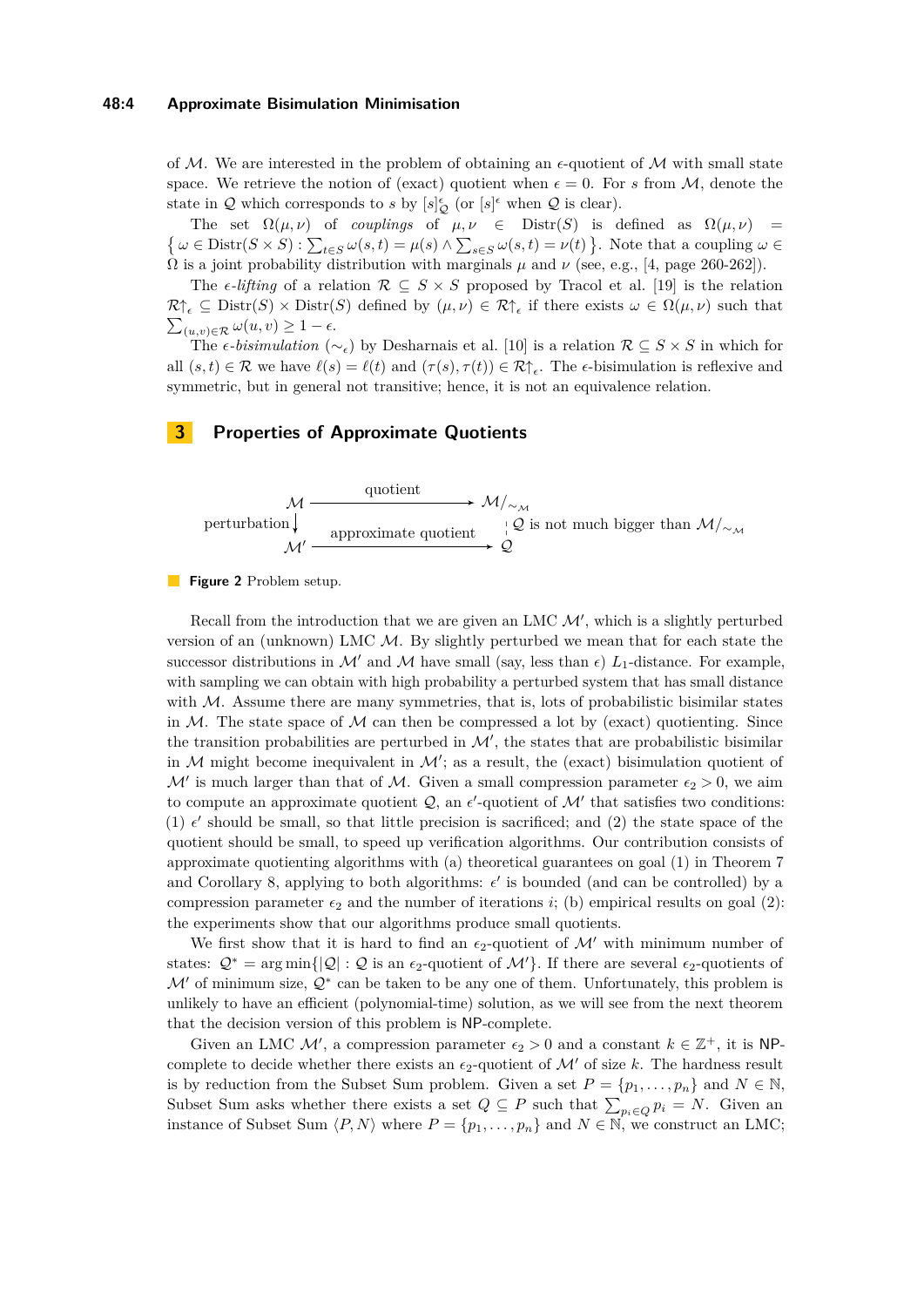#### **S.** Kiefer and Q. Tang **18:5** and 18:5

<span id="page-4-1"></span>

<span id="page-4-2"></span>**Figure 3** The LMC in the reduction for NP-hardness. All states have the same label *a* except *s<sup>b</sup>* and *t<sup>b</sup>* which have label *b*.



**Figure 4** An LMC in which  $s_1 \sim_{\epsilon} s_3 \sim_{\epsilon} s_2$ .

see Figure [3.](#page-4-1) Let  $T = \sum_{p_i \in P} p_i$ ,  $\epsilon = \frac{1}{2T}$  and  $k = 5$ . In the LMC, state *s* transitions to state  $s_i$  with probability  $p_i/T$  for all  $1 \leq i \leq n$ . Each state  $s_i$  transitions to  $s_a$  and  $s_b$  with equal probabilities. State *t* transitions to  $t_1$  and  $t_2$  with probability  $N/T$  and  $1 - N/T$ , respectively. State  $t_1$  (resp.  $t_2$ ) transitions to  $t_a$  (resp.  $t_b$ ) and  $t_b$  (resp.  $t_a$ ) with probability  $\frac{1}{2} - \epsilon$  and  $\frac{1}{2} + \epsilon$ , respectively. All the remaining states transition to the successor state with probability one. States *s<sup>b</sup>* and *t<sup>b</sup>* have label *b* and all other states have label *a*. We can show that  $\langle P, N \rangle \in$  Subset Sum  $\iff$  there exists an  $\frac{1}{2T}$ -quotient of M' of size 5.

▶ **Theorem 1.** *Given an LMC*  $\mathcal{M}'$ ,  $\epsilon_2 \in (0,1]$  *and*  $k \in \mathbb{Z}^+$ *. The problem whether there exists an*  $\epsilon_2$ -quotient of M' of size k is NP-complete. It is NP-hard even for (fixed)  $k = 5$ .

Due to the NP-hardness result, we hope to develop practical algorithms to compute approximate quotients of  $\mathcal{M}'$  that are small but not necessarily of minimum size. To do that, an intuitive idea is to merge "similar" states. As we have discussed in the introduction, merging states with small probabilistic bisimilarity distances might be insufficient. Consider the LMC shown in Figure [1.](#page-0-0) Assume  $\epsilon > 0$ . The states  $s_1$  and  $t_1$  ( $s_2$  and  $t_2$ ) have probabilistic bisimilarity distance one. Thus, to merge  $s_1$ ,  $t_1$  or  $s_2$ ,  $t_2$ , one needs to merge states with probabilistic bisimilarity distance one. Alternatively, we explore the relation of approximate quotient and  $\epsilon$ -bisimulation. It is not hard to prove the following proposition:

<span id="page-4-0"></span>▶ **Proposition 2.** *Let* Q *be an ϵ*2*-quotient of* M′ *. Then in the LMC* M′ ⊕ Q*, we have*  $s \sim \frac{\epsilon_2}{2}$  [*s*] $\frac{\epsilon_2}{Q}$  *for all s from M'*.

Proposition [2](#page-4-0) suggests that  $\epsilon_2$ -quotients and  $\epsilon_2$ -bisimulation are related. The runtime of the algorithm to compute the  $\epsilon_2$ -bisimulation in [\[10\]](#page-14-5) is  $O(|S|^7)$  which makes it not practical for large systems. Furthermore, the algorithms based on merging states that are  $\epsilon_2$ -bisimilar may produce an  $\epsilon'$ -quotient where  $\epsilon'$  is large, violating the first condition of a satisfying approximate quotient. Assume the positive number  $\epsilon$  is much smaller than  $\frac{1}{8}$ . Let us choose the compression parameter *ϵ*<sup>2</sup> to be the same as *ϵ*. We compute the *ϵ*-bisimulation of the LMC shown in Figure [4](#page-4-2) and get  $s_1 \sim_{\epsilon} s_3 \sim_{\epsilon} s_2$ . Since  $\epsilon$ -bisimulation is not an equivalence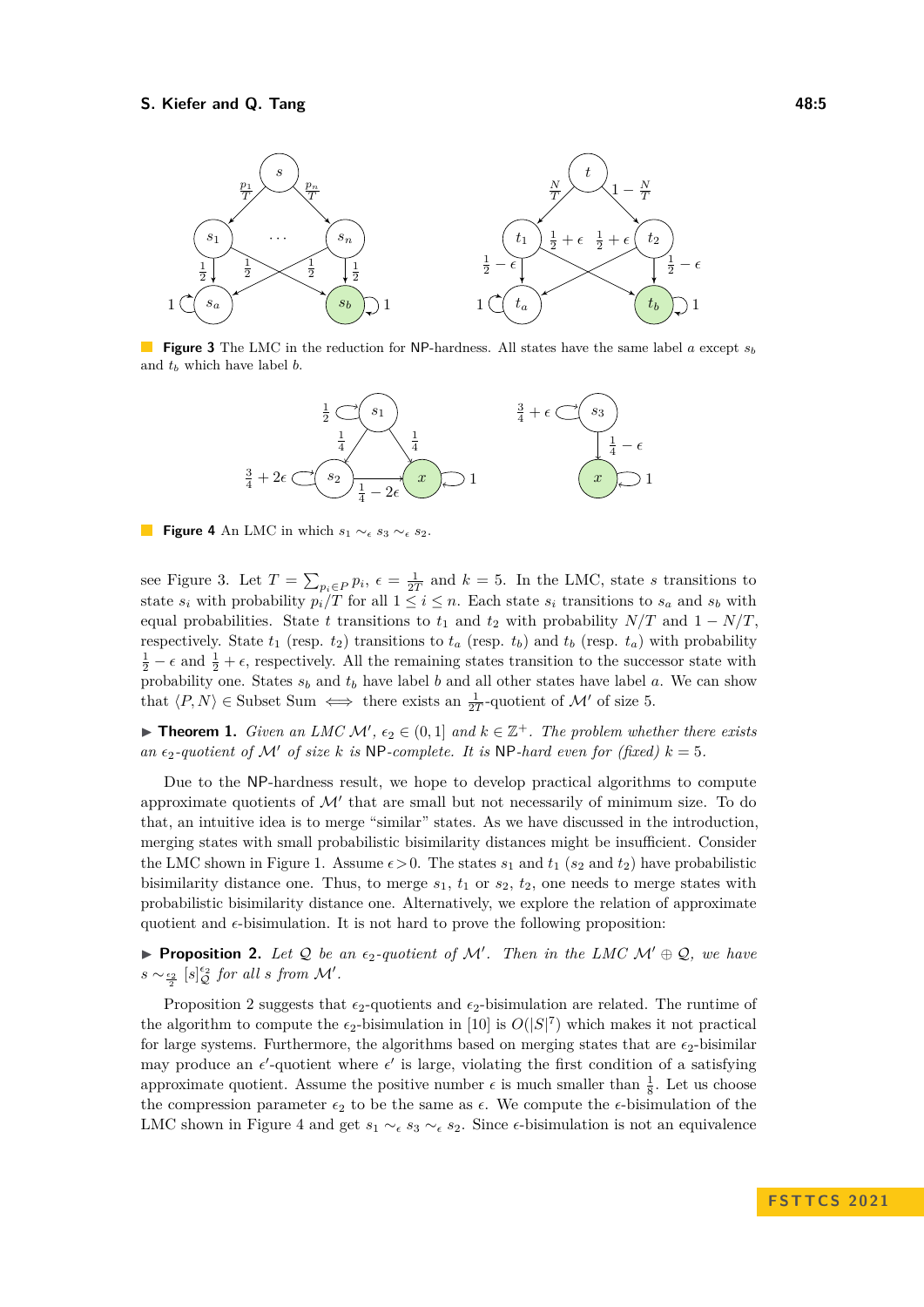#### **48:6 Approximate Bisimulation Minimisation**

<span id="page-5-1"></span>

**Figure 5** (a) An  $\epsilon'$ -quotient obtained by merging  $s_1$  and  $s_3$  where  $\epsilon'$  is at least  $\frac{1}{4} + \epsilon$ ; (b) An  $\epsilon$ -quotient obtained by merging  $s_2$  and  $s_3$ ; (b) A 2 $\epsilon$ -quotient obtained by merging  $s_1$ ,  $s_2$  and  $s_3$ .

relation,  $s_1 \sim_{\epsilon} s_2$  does not necessarily follow. Indeed, in this LMC, we have  $s_1 \sim_{2\epsilon} s_2$  but not  $s_1 \sim_{\epsilon} s_2$ . If  $s_2$  and  $s_3$ , related by  $\sim_{\epsilon}$ , are chosen to be merged, the resulting LMC in Figure [5\(](#page-5-1)b) is an  $\epsilon$ -quotient. However, if  $s_1$  and  $s_3$  are (unfortunately) chosen to be merged, the resulting LMC, shown in Figure [5\(](#page-5-1)a), is an  $\epsilon'$ -quotient where  $\epsilon'$  cannot be smaller than  $\frac{1}{4} + \epsilon$ . This  $\epsilon'$ , much bigger than  $\epsilon$  under the assumption that  $\epsilon$  is much smaller than  $\frac{1}{8}$ , makes the resulting LMC undesirable. This example shows that arbitrarily merging states that are  $\epsilon$ -bisimilar may not work. The LMC in Figure [5\(](#page-5-1)c) is obtained by merging  $s_1$ ,  $s_2$ and *s*3, the states that are related by the transitive closure of ∼*ϵ*. We show in [\[15\]](#page-14-0) that for any  $n \in \mathbb{Z}^+$  there exists an LMC  $\mathcal{M}(n)$  such that merging all states in  $\mathcal{M}(n)$  that are related by the transitive closure of  $\sim_{\epsilon}$  results in an  $\epsilon'$ -quotient where  $\epsilon'$  is at least  $n\epsilon$ .

Lemma [3,](#page-5-2) the additivity lemma, asserts an additivity property of approximate quotients. In Section [4,](#page-5-0) this lemma will be applied as the two minimisation algorithms successively compute a sequence of approximate quotients.

<span id="page-5-2"></span>▶ **Lemma 3.** *Consider three LMCs*  $M_1$ ,  $M_2$  *and*  $M_3$ *. Let*  $\epsilon_1 \geq 0$  *and*  $M_2$  *be an*  $\epsilon_1$ *-quotient of*  $M_1$ *. Let*  $\epsilon_2 \geq 0$  *and*  $M_3$  *be an*  $\epsilon_2$ *-quotient of*  $M_2$ *. Then*  $M_3$  *is an*  $(\epsilon_1 + \epsilon_2)$ *-quotient of*  $\mathcal{M}_1$ *.* 

## <span id="page-5-0"></span>**4 Approximate Minimisation Algorithms**

<span id="page-5-3"></span>

**Figure 6** Overview of the minimisation algorithms. Lemma [3](#page-5-2) applies to  $\mathcal{M}'$ ,  $\mathcal{Q}_0$ ,  $\mathcal{Q}_1$ ,  $\cdots$ ,  $\mathcal{Q}_i$ .

In this section, we present two practical minimisation algorithms that compute approximate quotients of M'. Given an LMC  $\mathcal{M}' = \langle S, L, \tau_{\epsilon}, \ell \rangle$  with perturbed transition probabilities and a small compression parameter  $\epsilon_2$ . Both algorithms start by computing  $\mathcal{Q}_0$ , the exact quotient of  $\mathcal{M}'$ . They proceed in iterations and compute a sequence of approximate quotients where the approximate quotient  $(Q_i)$  computed at the end of the *i*th iteration is an  $\epsilon_2$ -quotient of the quotient  $(Q_{i-1})$  given at the beginning of that iteration. Using the additivity lemma, we can show that the (approximate) quotient  $Q_i$  after the *i*th iteration is an *i* $\epsilon_2$ -quotient of M′ . See Figure [6](#page-5-3) for an overview of this approach. Each iteration computes a partition of the state space, lumps the states that are together in the partition and concludes with taking the exact quotient.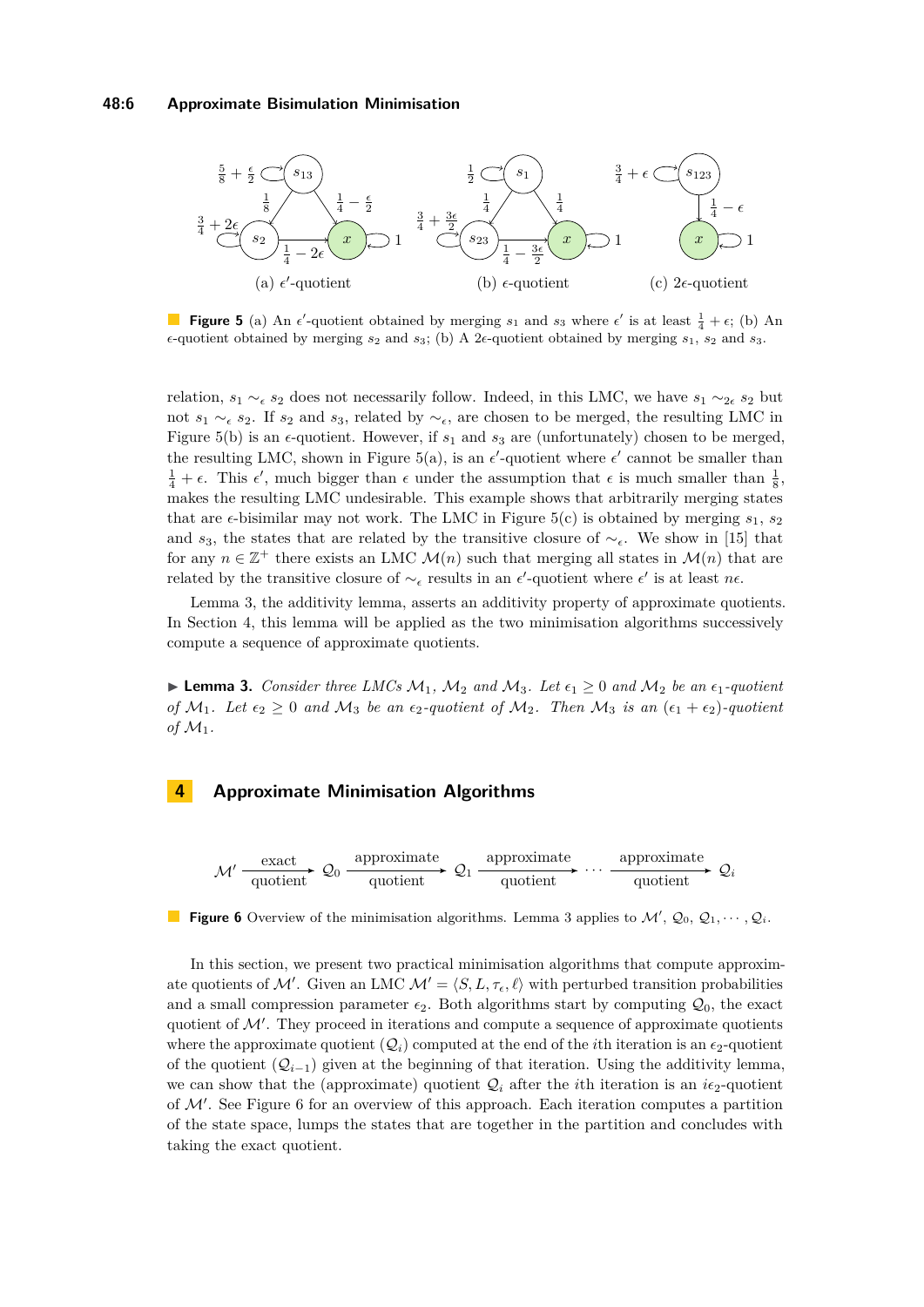#### **S.** Kiefer and Q. Tang **18:7** and  $\overline{a}$  **48:7**

#### **4.1 Local Bisimilarity Distance**

We define the notion of *local bisimilarity distance*, denoted by  $d_{local}^{\mathcal{M}}$  (or  $d_{local}$  when  $\mathcal{M}$  is clear). Intuitively, two states *s* and *t* are at small local bisimilarity distance if they are probabilistic bisimilar in an LMC which is slightly perturbed only at the successor distributions of *s* and *t*. We provide a polynomial-time algorithm to compute the local bisimilarity distance. Given an LMC  $\mathcal{M}' = \langle S, L, \tau_{\epsilon}, \ell \rangle$  (with perturbed transition probabilities) and a small compression parameter  $\epsilon_2$ , we propose an iterative minimisation algorithm to compute approximate quotients of  $\mathcal{M}'$  by merging state pairs with small local bisimilarity distances. In each iteration of the algorithm, we select the state pair with the same label and the minimum local bisimilarity distance if such distance is at most  $\epsilon_2$ . We compute a partition in which this state pair are together and lump together the states that are together in the partition. The algorithm terminates when no pairs can be lumped, that is, all state pairs have local bisimilarity distances greater than  $\epsilon_2$ .

#### **Computing Local Bisimilarity Distances**

Given two different states  $s, t \in S$  with the same label. We want to compute a new transition function  $\tau'_{\epsilon}$  by only changing the successor distributions of *s* and *t* ( $\tau_{\epsilon}(s)$ ) and  $\tau_{\epsilon}(t)$ , respectively) such that  $\{s, t\}$  belongs to an  $\mathcal{R}$ -induced partition where  $\mathcal{R}$  is a probabilistic bisimulation of the LMC  $\mathcal{M}'' = \langle S, L, \tau'_{\epsilon}, \ell \rangle$ . Let T be the set of the all transition functions that satisfy this condition, more precisely, we define  $T = \{\tau_{\epsilon}' : \tau_{\epsilon}'(x) = \tau_{\epsilon}(x) \,\forall x \notin \{s, t\} \wedge$  ${s, t} \in S/\mathcal{R}$  where  $\mathcal{R}$  is a probabilistic bisimulation of the LMC  $\mathcal{M}'' = \langle S, L, \tau'_{\epsilon}, \ell \rangle$ . The local bisimilarity distance is defined as  $d_{local}^{M'}(s,t) = \inf_{\tau' \in \mathcal{T}} \max\{||\tau'(s) - \tau_{\epsilon}(s)||_1, ||\tau'(t) - \tau_{\epsilon}(s)||$  $\tau_{\epsilon}(t)\|_{1}$ . It is not immediately clear how to compute it.

By the definition of T, the probabilistic bisimulation  $R$  is the same for any LMC  $\langle S,L,\tau'_{\epsilon},\ell\rangle$ with  $\tau_{\epsilon}' \in T$ . Let us define the partition  $X = S/\mathcal{R}$  where  $\mathcal R$  is the common probabilistic bisimulation. The local bisimilarity distance can be computed by using *X*:

<span id="page-6-1"></span>▶ **Proposition 4.** We have  $d_{local}^{\mathcal{M}'}(s,t) = \frac{1}{2} ||(\tau_{\epsilon}(s)(E))_{E \in X} - (\tau_{\epsilon}(t)(E))_{E \in X} ||_1$ .

It turns out that *X* can simply be computed by Algorithm [1.](#page-6-0) As this algorithm is basically taking the (exact) quotient of the LMC constructed on line 1, it runs in polynomial time. It follows from Proposition [4](#page-6-1) that the local bisimilarity distance can be computed in polynomial time.

**Algorithm 1** Compute Partition for Local Bisimilarity Distances.

**Input:** An LMC  $\mathcal{M}' = \langle \overline{S}, L, \tau_{\epsilon}, \ell \rangle$ , a state pair  $(s, t) \in S \times S$ **Output:** A partition *X* over *S* containing  $\{s, t\}$ 

**<sup>1</sup>** Construct a new LMC M′′ from M′ by introducing a new label, labelling both *s* and *t* with the new label and making both *s* and *t* absorbing[1](#page-6-2)

<span id="page-6-0"></span>**2**  $X := S/\sim_{M''}$ 

<span id="page-6-3"></span>**► Example 5.** Assume  $\epsilon < \frac{1}{2}$ . Consider the LMC shown in Figure [1.](#page-0-0) Let  $\tau_{\epsilon}$  denote its transition function. To compute the local bisimilarity distance of  $s_1$  and  $t_1$ , we first compute the partition containing  $\{s_1, t_1\}$ :  $X = \{\{s_1, t_1\}, \{s_2\}, \{t_2\}\}$ . We have

<span id="page-6-2"></span><sup>&</sup>lt;sup>1</sup> An absorbing state is a state that, once entered, cannot be left; that is, a state with self-loop.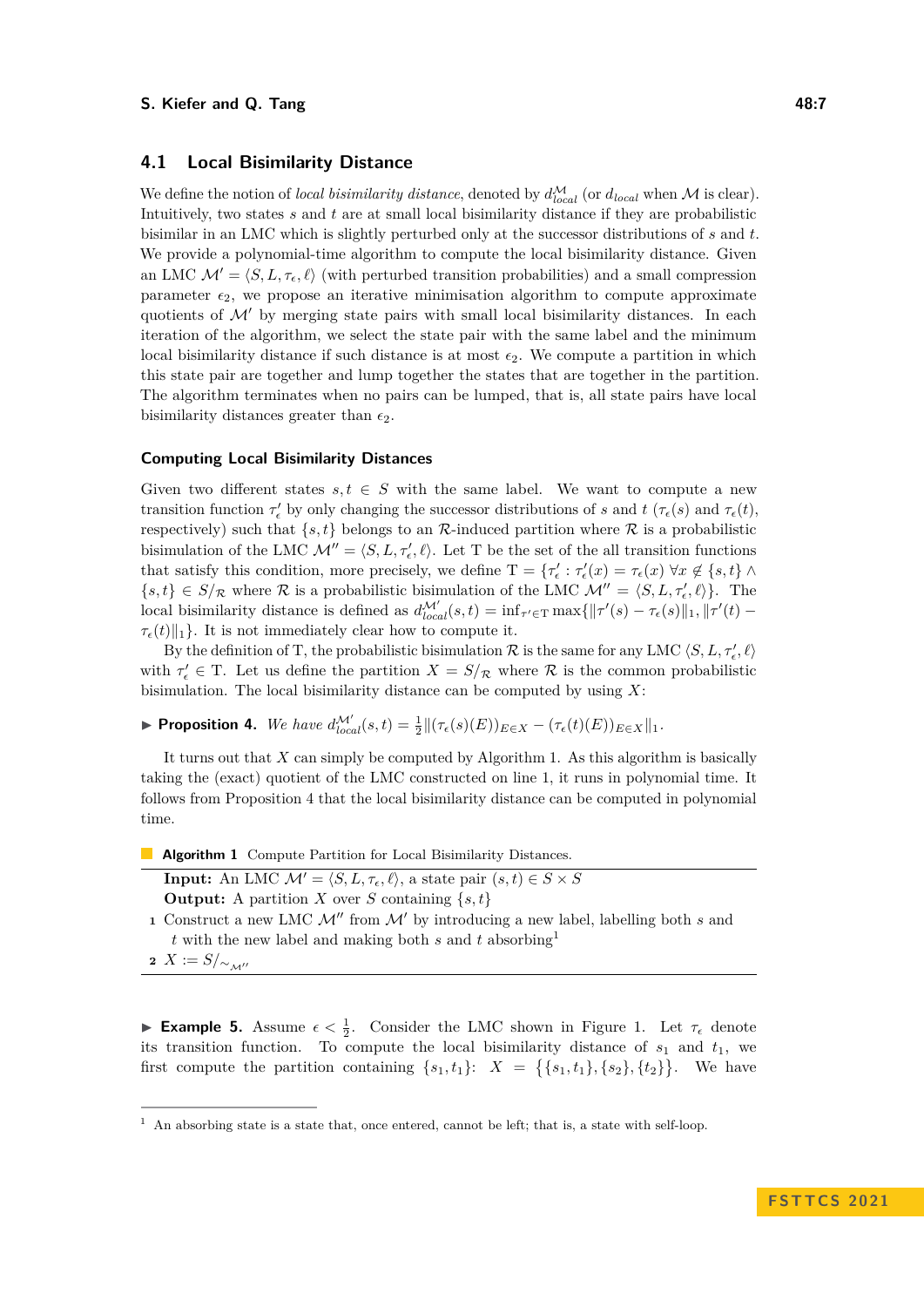#### **48:8 Approximate Bisimulation Minimisation**

 $(\tau_{\epsilon}(s_1)(E))_{E \in X} = (\frac{1}{2}, \frac{1}{2}, 0)$  and  $(\tau_{\epsilon}(t_1)(E))_{E \in X} = (\frac{1}{2} + \epsilon, 0, \frac{1}{2} - \epsilon)$ . By Proposition [4,](#page-6-1) the local bisimilarity distance is  $d_{local}(s_1, t_1) = \frac{1}{2} ||(\tau_{\epsilon}(s_1)(E))_{E \in X} - (\tau_{\epsilon}(t_1)(E))_{E \in X} ||_1 = \frac{1}{2}$ . Similarly, we have  $d_{local}(s_2, t_2) = \frac{1}{2}$ .

#### **Algorithm 2** LMC Minimisation Using Local Bisimilarity Distances.

**Input:** An LMC  $\mathcal{M}' = \langle S, L, \tau_{\epsilon}, \ell \rangle$ , a compression parameter  $\epsilon_2$ **Output:** An LMC Q*<sup>i</sup>*  $i := 0$ **2**  $Q_i := \mathcal{M}' /_{\sim_{\mathcal{M}'}}$  and  $Q_i = \langle S^{\mathcal{Q}_i}, L, \tau^{\mathcal{Q}_i}, \ell^{\mathcal{Q}_i} \rangle$ **3** while  $\exists u, v \in S^{\mathcal{Q}_i}$  such that  $u \neq v$  and  $\ell^{\mathcal{Q}_i}(u) = \ell^{\mathcal{Q}_i}(v)$  and  $d_{local}^{\mathcal{Q}_i}(u, v) \leq \epsilon_2$  do  $4 \left( (s, t) = \arg \min \{ d_{local}^{\mathcal{Q}_i}(u, v) : (u, v) \in S^{\mathcal{Q}_i} \times S^{\mathcal{Q}_i} \wedge u \neq v \wedge \ell^{\mathcal{Q}_i}(u) = \ell^{\mathcal{Q}_i}(v) \}$ **5** Compute  $X_i$  by running Algorithm [1](#page-6-0) with input  $Q_i$  and  $(s,t)$ **6** Construct an LMC  $\mathcal{M}_{i+1} := \langle X_i, L, \tau^{\mathcal{M}_{i+1}}, \ell^{\mathcal{M}_{i+1}} \rangle$  from  $\mathcal{Q}_i$  where  $\tau^{\mathcal{M}_{i+1}}(E) := \begin{cases} (\tau^{\mathcal{Q}_i}(u)(E'))_{E' \in X_i} \text{ for any } u \in E \text{ if } E \in X_i \text{ and } E \neq \{s, t\} \\ (\tau^{\mathcal{Q}_i}(s)(E'))_{E' \in X} + (\tau^{\mathcal{Q}_i}(t)(E'))_{E' \in X_i} \text{ and } E = \{s, t\} \end{cases}$  $\frac{(\tau^{\mathcal{Q}_i}(s)(E'))_{E' \in X_i} + (\tau^{\mathcal{Q}_i}(t)(E'))_{E' \in X_i}}{2}$  if  $E = \{s, t\}$ and  $\ell^{\mathcal{M}_{i+1}}(E) := \ell^{\mathcal{Q}_i}(u)$  for  $E \in X_i$  and any  $u \in E$ **7**  $Q_{i+1} := \mathcal{M}_{i+1}/_{\sim_{\mathcal{M}_{i+1}}}$ **8**  $i := i + 1$ **<sup>9</sup> end**

#### <span id="page-7-0"></span>**Minimisation Algorithm Using Local Bisimilarity Distances**

Algorithm [2](#page-7-0) shows the minimisation algorithm using local bisimilarity distances. The input is an LMC  $\mathcal{M}'$  and a compression parameter  $\epsilon_2$ . We start by initializing an index *i* to 0 and building the quotient LMC  $\mathcal{Q}_0 = \mathcal{M}'/_{\sim_{\mathcal{M}'}}$ . If there are no states in  $\mathcal{Q}_i$  with local bisimilarity distance less than  $\epsilon_2$ , the algorithm terminates. Otherwise, it steps into the *i*'th iteration of the loop and computes the local bisimilarity distances for all pairs of states in  $\mathcal{Q}_i$  with the same label. It selects the state pair  $(s, t)$  which has the smallest local bisimilarity distance on line 4. It then computes the new approximate quotient by merging states *s* and *t* on line 5-7. This computation is in three steps where the first step is to compute the partition  $X_i$  (line 5) by running Algorithm [1](#page-6-0) with input  $Q_i$  and the state pair  $(s, t)$ . The second step is to construct a new LMC  $\mathcal{M}_{i+1}$  by setting  $X_i$  as its state space (line 6). The final step is to compute a new approximate quotient  $\mathcal{Q}_{i+1}$  by taking the exact quotient of the LMC  $\mathcal{M}_{i+1}$  obtained from the previous step. We increment *i* at the end of the iteration and continue with another iteration if there are states in  $\mathcal{Q}_{i+1}$  with local bisimilarity distance at most  $\epsilon_2$ . Since there are finitely many states and it is polynomial time to compute the local bisimilarity distances, the algorithm always terminates and runs in polynomial time.

## **4.2 Minimisation by Approximate Partition Refinement**

Consider the LMC in Figure [1.](#page-0-0) Assume  $\epsilon < \frac{1}{2}$  and  $\epsilon_2 < \frac{1}{2}$ . The minimisation algorithm using local bisimilarity distance (Algorithm [2\)](#page-7-0) cannot merge states  $s_1, t_1$  (or  $s_2, t_2$ ) as  $d_{local}(s_1, t_1) = d_{local}(s_2, t_2) = \frac{1}{2} > \epsilon_2$  as shown by Example [5.](#page-6-3)

We introduce an approximate partition refinement, a polynomial algorithm similar to the exact partition refinement, which can fix this problem. In the exact partition refinement algorithm, the states will only remain in the same set in an iteration if they have the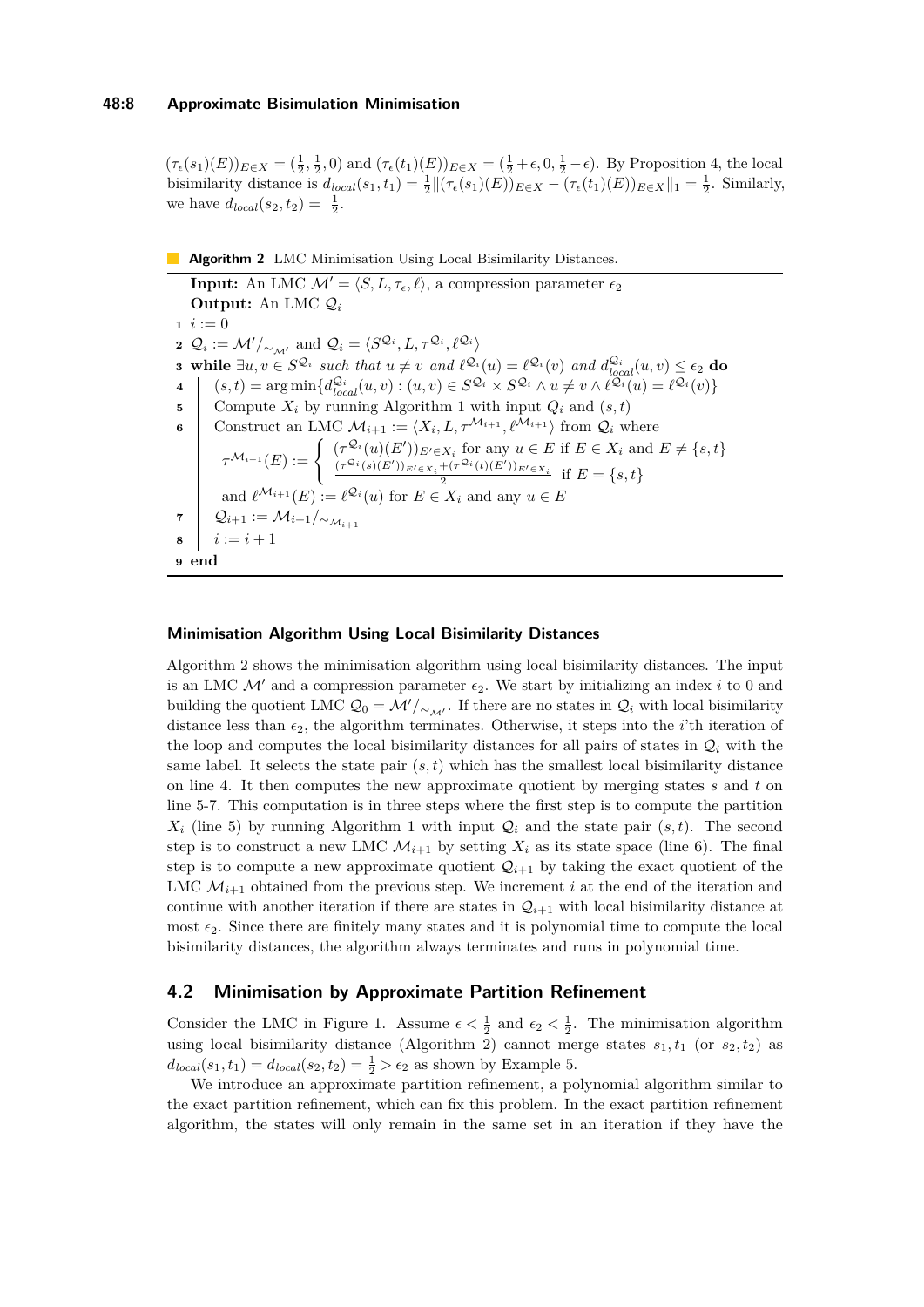<span id="page-8-0"></span>

(a) The partitions.

(b) The final LMC.

**Figure 7** Example of running the minimisation algorithm using approximate partition refinement (Algorithm [3\)](#page-9-0) on the LMC in Figure [1.](#page-0-0)

same label and their probability distributions over the previous partition are the same. Similarly, we design the approximate partition refinement such that states only remain in the same set in an iteration if they have the same label and the *L*1-distance between the probability distributions over the previous partition is small, say, at most  $\epsilon_2$ . Given an LMC  $\mathcal{M}' = \langle S, L, \tau_{\epsilon}, \ell \rangle$  with perturbed transition probabilities, the minimisation algorithm using the approximate partition refinement also proceeds in iterations. In each iteration, the approximate partition refinement computes a partition *X* and then the states which are together in *X* are lumped to form a new LMC. To make sure the new LMC is a quotient, we take the (exact) quotient of this LMC as our new approximate quotient. The algorithm continues when there are states that could be lumped, and it terminates when all sets in the partition computed by the approximate partition refinement are singletons, that is, no states can be lumped.

► **Example 6.** Consider again the LMC in Figure [1.](#page-0-0) Assume  $\epsilon < \frac{1}{2}$  and the compression parameter  $\epsilon_2 \geq 2\epsilon$ . We run the above-mentioned minimisation algorithm using the approximate partition refinement. It will only run for one iteration of approximate partition refinement, as we will see in the following. Figure  $7(a)$  shows the partitions of this iteration. At the beginning of the approximate partition refinement, we have partition  $X_0$  as all states are in the same set. The states are then split by the labels and we get partition  $X_1$ . There is no further split since the  $L_1$ -distance between the probability distributions over  $X_1$  from  $s_1$  and  $t_1$  (resp.  $s_2$  and  $t_2$ ) is  $2\epsilon$  which is bounded by the compression parameter  $\epsilon_2$ , that is,  $\|(\tau(s_1)(E))_{E\in X_1} - (\tau(t_1)(E))_{E\in X_1}\|_1 = \|(\tau(s_2)(E))_{E\in X_1} - (\tau(t_2)(E))_{E\in X_1}\|_1 = 2\epsilon \leq \epsilon_2.$ The states together in  $X_1$  are then lumped to form the new LMC shown in Figure [7\(](#page-8-0)b). The algorithm terminates as no states in the new LMC can be lumped.

#### **Approximate Partition Refinement**

Given a compression parameter  $\epsilon_2$ , the approximate partition refinement is shown in Al-gorithm [3.](#page-9-0) At the beginning, an index *i* is initialized to zero and we have  $X_0 = \{S\}$ , that is, all states are in the same set. In a refinement step, we increment *i* and split each set *E* ∈  $X_{i-1}$  into one or more sets. We iterate though all  $E \in X_{i-1}$  and for each *E* we construct a set  $X_E$ , a partition of *E*. Starting with  $X_E = \emptyset$ , we iterate over all  $s \in E$  (line 6). After each iteration, the current  $s \in E$  appears in one set in  $X_E$ : either as a singleton or as an additional state in an already existing set in *XE*. We give more details on this loop (lines 6-14) below. After having partitioned  $E$  into  $X_E$ , we add all sets in  $X_E$  to the new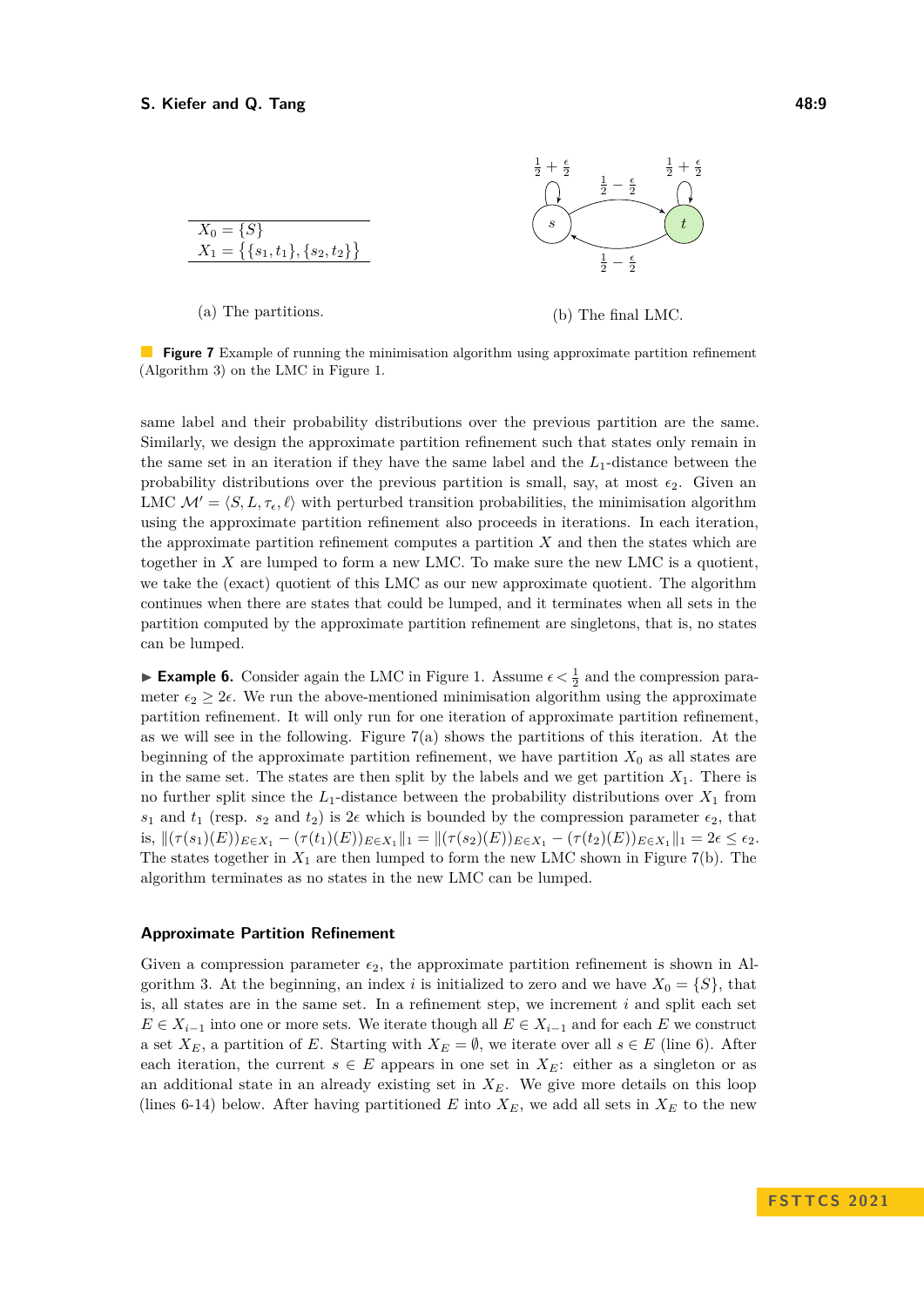#### **48:10 Approximate Bisimulation Minimisation**

**Algorithm 3** Approximate Partition Refinement. **Input:** An LMC  $\mathcal{M}' = \langle S, L, \tau_{\epsilon}, \ell \rangle$ , a compression parameter  $\epsilon_2$ **Output:** A partition *X* over *S*  $i := 0; X_0 := \{S\}$ **2 repeat 3**  $i := i + 1; X_i := \emptyset$ **<sup>4</sup> foreach** *E* ∈ *Xi*−<sup>1</sup> **do 5**  $\mid X_E := \emptyset$  $\mathbf{6}$  | for  $s \in E$  do **7 EV**  $\subseteq$  *ESet* := { $E' \in X_E$  : for all  $t \in E'$  we have  $\ell(s) = \ell(t)$  and  $\|(\tau_{\epsilon}(s)(E))_{E\in X_{i-1}} - (\tau_{\epsilon}(t)(E))_{E\in X_{i-1}}\|_1 \leq \epsilon_2\}$  $\mathbf{s}$  | | | if  $ESet = \emptyset$  then  $E' := \{s\}$ **9 else**  $\mathbf{10}$  **c**  $E' := \arg \min_{E' \in ESet} \left\{ \frac{\sum_{t \in E'} ||(\tau_{\epsilon}(s)(E))_{E \in X_{i-1}} - (\tau_{\epsilon}(t)(E))_{E \in X_{i-1}} ||_1}{|E'|} \right\}$  $\frac{|E'|}{|E'|}$ **11** | **i** remove *E'* from  $X_E$ ;  $E' := E' \cup \{s\}$ **12 end 13**  $\vert$   $\vert$  add *E'* to  $X_E$ **<sup>14</sup> end 15**  $\vert X_i := X_i \cup X_E$ **<sup>16</sup> end** 17 **until**  $X_i = X_{i-1}$ 

<span id="page-9-0"></span>partition  $X_i$ . The way we split the sets ensures that for any two states from the same set in  $X_i$  the  $L_1$ -distance between the successor distributions over  $X_{i-1}$  is at most  $\epsilon_2$ . The algorithm terminates when no splitting can be done. Let *X* be the final partition produced by the approximate partition refinement. For any two states  $s, t \in E$  where  $E \in X$ , we have  $\ell(s) = \ell(t)$  and  $\|(\tau_{\epsilon}(s)(E'))_{E' \in X} - (\tau_{\epsilon}(t)(E'))_{E' \in X}\|_1 \leq \epsilon_2$ .

Let us give more details on the loop (lines 6-14) that partitions an  $E \in X_i$ . For a state  $s \in E$ , a candidate set *ESet* is computed such that for all  $E' \in ESet$  the state *s* and all  $x \in E'$  have the same label and the  $L_1$ -distance between the successor distributions over *X*<sub>*i*−1</sub> of *s* and any  $x \in E'$  is at most  $\epsilon_2$  (line 7). If *ESet* is empty, we add the singleton  ${s}$  into  $X_E$  (line 8 and 13). If there is only one set  $E'$  in *ESet*, we add *s* to the set  $E'$ . Otherwise, if there are multiple elements in *ESet* that satisfy the condition, we select the one as  $E'$  such that the average  $L_1$ -distance between the successor distributions of *s* and  $x \in E'$ is the smallest (line 10). We add  $s$  to the selected set  $E'$  and include  $E'$  in  $X_E$  (line 10-13).

#### **Minimisation Algorithm Using Approximate Partition Refinement**

The minimisation algorithm using approximate partition refinement is shown in Algorithm [4.](#page-10-3) The input is the same as the first minimisation algorithm: an LMC  $\mathcal{M}'$  and a compression parameter  $\epsilon_2$ . An index *i* is initialised to 0. Similar to the approximate minimisation algorithm using local bisimilarity distances, we also start by computing the quotient LMC  $\mathcal{Q}_0 = \mathcal{M}'/\sim_{\mathcal{M}'}$ . It then steps into a loop. We compute the approximate partition  $X_i$  of  $\mathcal{Q}_i$ on line 4 and construct a new LMC  $\mathcal{M}_{i+1}$  by setting  $X_i$  as its state space on line 5. For any state  $E \in X_i$ , we set the probability distribution as the average probability distribution over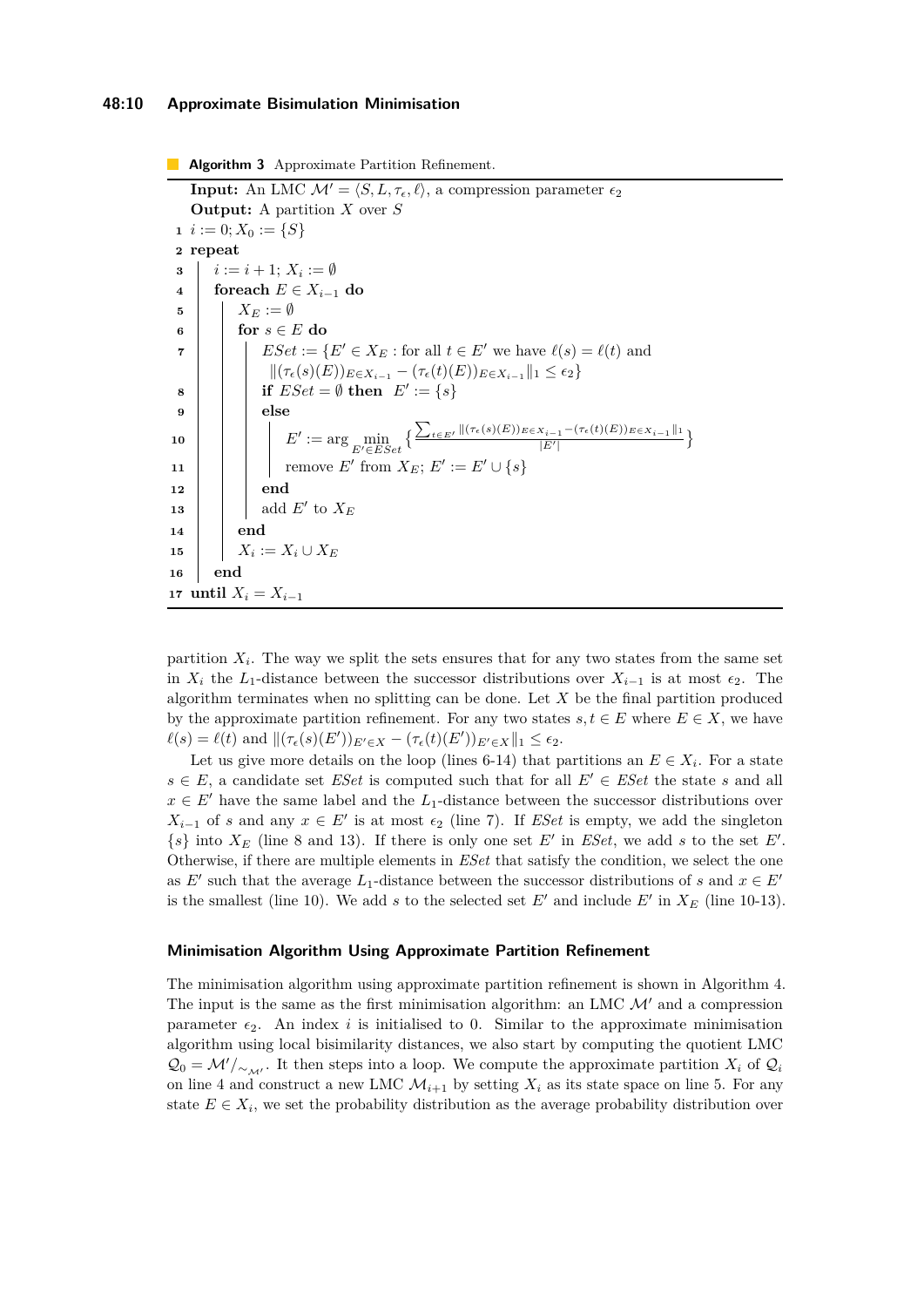#### **S.** Kiefer and Q. Tang **18:11**

**Algorithm 4** LMC Minimisation by Approximate Partition Refinement. **Input:** An LMC  $\mathcal{M}' = \langle S, L, \tau_{\epsilon}, \ell \rangle$ , a compression parameter  $\epsilon_2$ **Output:** An LMC Q*<sup>i</sup>*  $i := 0$ **2**  $Q_i := \mathcal{M}_i /_{\sim_{\mathcal{M}_i}}$  where  $\mathcal{M}_i = \mathcal{M}'$  and  $Q_i = \langle S^{\mathcal{Q}_i}, L, \tau^{\mathcal{Q}_i}, \ell^{\mathcal{Q}_i} \rangle$ **3 repeat 4** Compute  $X_i$  by running Algorithm [3](#page-9-0) with  $Q_i$  and  $\epsilon_2$  as input **5** Construct an LMC  $\mathcal{M}_{i+1} := \langle X_i, L, \tau^{\mathcal{M}_{i+1}}, \ell^{\mathcal{M}_{i+1}} \rangle$  from  $\mathcal{Q}_i$  where  $\tau^{\mathcal{M}_{i+1}}(E) := \sum_{u \in E}$  $\frac{(\tau^{\mathcal{Q}_i}(u)(E'))_{E' \in X_i}}{|E|}$  and  $\ell^{\mathcal{M}_{i+1}}(E) := \ell^{\mathcal{Q}_i}(x)$  for all  $E \in X_i$  and any  $x\in E$  $\mathfrak{g} \left| \quad \mathcal{Q}_{i+1} := \mathcal{M}_{i+1}/_{\sim_{\mathcal{M}_{i+1}}}$ **7**  $i := i + 1$  $\mathbf{s} \text{ until } |S^{\mathcal{Q}_i}| = |S^{\mathcal{Q}_{i-1}}|$ 

<span id="page-10-3"></span>*X*<sup>*i*</sup> from all  $u \in E$ . The label of any  $E \in X$  is set to  $\ell^{Q_i}(u)$  where *u* can be any state from *E*. A new approximate quotient  $\mathcal{Q}_{i+1}$  is obtained by taking the exact quotient of  $\mathcal{M}_{i+1}$ . We increment *i* at the end of the iteration and continue another iteration if the size of the state space of the new approximate quotient decreases. Otherwise, the algorithm terminates as we have no states to merge. As there are finitely many states, the algorithm always terminates.

Let  $i \in \mathbb{N}$ . The following theorem applies to both the LMCs  $\mathcal{Q}_i$  from Algorithm [2](#page-7-0) and those from Algorithm [4.](#page-10-3)

<span id="page-10-1"></span>▶ **Theorem 7.** For all  $i \in \mathbb{N}$ , we have that  $\mathcal{Q}_{i+1}$  is an  $\epsilon_2$ -quotient of  $\mathcal{Q}_i$ *.* Furthermore, by *the additivity lemma, we have that*  $Q_i$  *is an i* $\epsilon_2$ *-quotient of*  $\mathcal{M}'$ *.* 

In the case that  $\mathcal{M}' = \langle S, L, \tau_{\epsilon}, \ell \rangle$  is a slightly perturbed version of  $\mathcal{M} = \langle S, L, \tau, \ell \rangle$ , that is, for all  $s \in S$  we have  $||\tau(s) - \tau_{\epsilon}(s)||_1 \leq \epsilon$ , the following corollary holds:

<span id="page-10-2"></span>▶ **Corollary 8.** For all  $i \in \mathbb{N}$ , we have that  $Q_i$  is an  $(\epsilon + i\epsilon_2)$ -quotient of M.

## <span id="page-10-0"></span>**5 Active LMC Learning**

We apply our approximate minimisation algorithms in a setting of active learning. Before that, we first describe how to obtain a perturbed LMC  $\mathcal{M}'$  by sampling. Assume that we want to learn the transition probabilities of an LMC  $M$ , that is, the state space, the labelling and the transitions are known. We also assume the system under learning (SUL)  $\mathcal M$  could answer the query *next* which takes a state *s* as input and returns a successor state of *s* according to the transition probability distribution  $\tau(s)$ .

Given a state *s* of the LMC. We denote by *x<sup>s</sup>* the number of successor states of *s* and by *n<sup>s</sup>* the number of times we query the SUL on *next*(*s*). Let *Ns,t* be the frequency counts of the query result *t*, that is, the number of times a successor state *t* appears as the result returned by the queries. We approximate the transition probability distribution by  $\tau_{\epsilon}(s)$ where  $\tau_{\epsilon}(s)(t) = \frac{N_{s,t}}{n_s}$  for all successor states *t* of *s*. (Such an estimator is called an empirical estimator in the literature.)

Intuitively, the more queries we ask the SUL, the more accurate the approximate probability distribution  $\tau_{\epsilon}(s)$  would be. In fact, the following theorem holds [\[2,](#page-14-9) Section 6.4], [\[6\]](#page-14-10).

<span id="page-10-4"></span>▶ **Theorem 9.** Let  $\epsilon > 0$  be an error parameter and  $\delta > 0$  be an error bound. Let  $s \in S$ . We *have*  $Pr(\|\tau(s) - \tau_{\epsilon}(s)\|_1 \leq \epsilon) \geq 1 - \delta$  *for*  $n_s \geq \frac{1}{2\epsilon^2} \ln(\frac{2x_s}{\delta}).$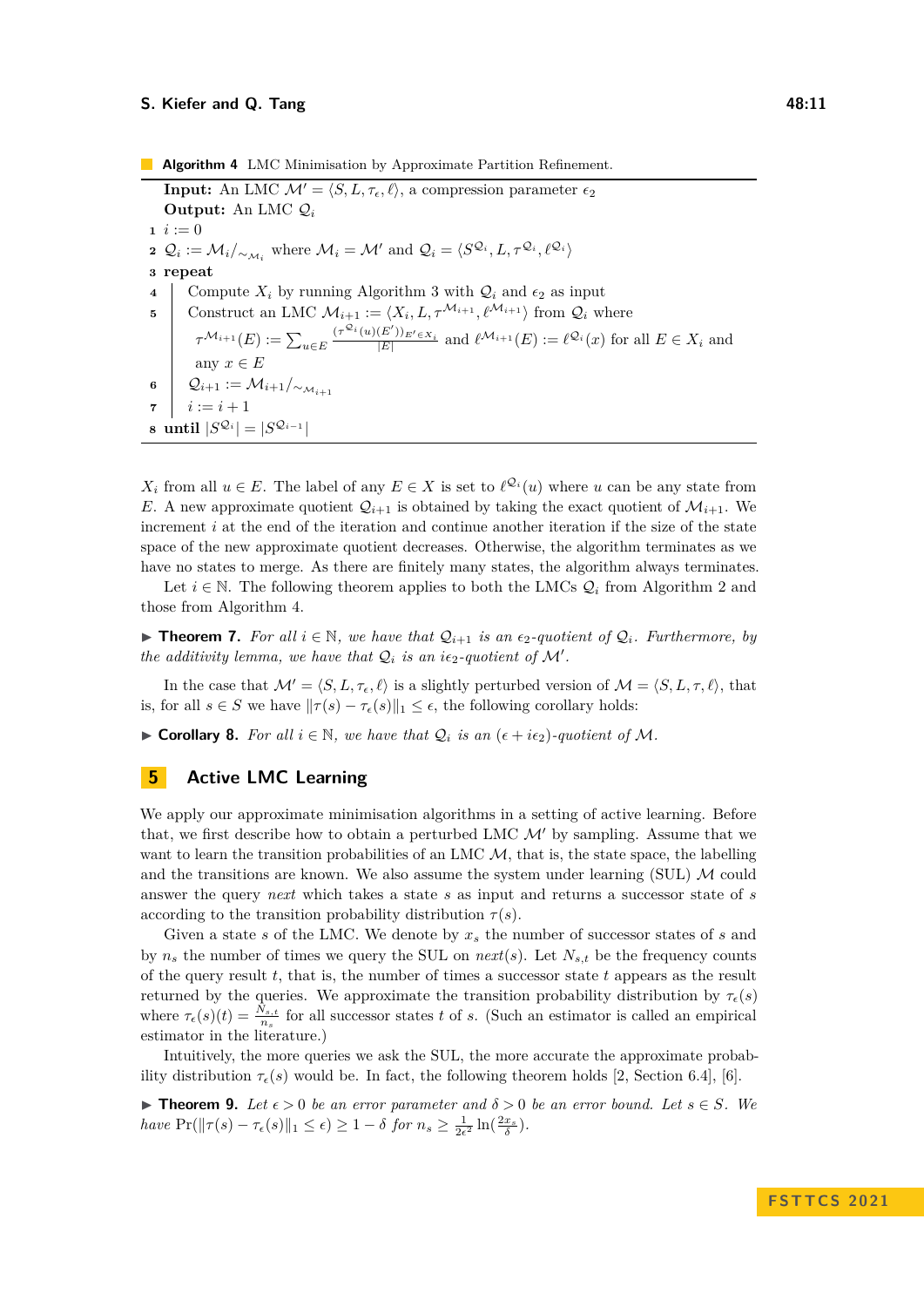#### **48:12 Approximate Bisimulation Minimisation**

For each state  $s \in S$ , we query the SUL on  $next(s)$  for  $n_s \geq \frac{1}{2\epsilon^2} \ln(\frac{2x_s}{\delta})$  times. We can make  $\delta$  small since it appears in the logarithmic term. We then approximate the transition function by  $\tau_{\epsilon}$  and construct a hypothesis LMC  $\mathcal{M}' = \langle S, L, \tau_{\epsilon}, \ell \rangle$ . Since the queries  $next(s)$ and  $next(t)$  for all  $s, t \in S$  and  $s \neq t$  are mutually independent, by Theorem [9,](#page-10-4) we have that  $\Pr(\forall s \in S : ||\tau(s) - \tau_{\epsilon}(s)||_1 \leq \epsilon) \geq (1 - \delta)^{|S|}.$ 

We then apply the minimisation algorithms with compression parameter  $\epsilon_2$  on M' and obtain a minimised system  $\mathcal{Q}_i$  which is an  $i\epsilon_2$ -quotient of  $\mathcal{M}'$ , the LMC constructed by sampling. Since with high probability the LMC  $\mathcal{M}'$  (or its exact quotient  $\mathcal{Q}_0$ ) has small distance  $\epsilon$  with the SUL M, it follows from Corollary [8](#page-10-2) that with high probability the minimised system  $Q_i$  is an  $\epsilon'$ -quotient of M where  $\epsilon'$  is small: for all  $i \in \mathbb{N}$ , we have  $Pr(Q_i \text{ is an } \epsilon' \text{-quotient of } \mathcal{M} \text{ with } \epsilon' \leq \epsilon + i\epsilon_2) \geq (1-\delta)^{|S|}$ . The probability does not come from our minimisation algorithms and depends solely on the sampling procedure.

## <span id="page-11-0"></span>**6 Experiments**

In this section, we evaluate the performance of approximate minimisation algorithms on a number of LMCs. These LMCs model randomised algorithms and probabilistic protocols that are part of the probabilistic model checker PRISM [\[16\]](#page-15-1). The LMCs we run experiments on have less than 100*,* 000 states and model the following protocols or randomised algorithms: Herman's self-stabilisation algorithm [\[13\]](#page-14-11), the synchronous leader election protocol by Itai and Rodeh [\[14\]](#page-14-12), the bounded retransmission protocol [\[7\]](#page-14-13), the Crowds protocol [\[17\]](#page-15-3) and the contract signing protocol by Even, Goldreich and Lempel [\[11\]](#page-14-14).

We implemented algorithms to obtain the slightly perturbed LMCs  $\mathcal{M}'$ . We call LMCs with fewer than 300 states small; otherwise we call them large. For small LMCs, we sample the successor distribution for each state and obtain an approximation of it with error parameter  $\epsilon$  and error bound  $\delta$ . For large LMCs, sampling is not practical as the sample size required by Theorem [9](#page-10-4) is very large. For these LMCs, we perturb the successor distribution by adding small noise to the successor transition probabilities so that for each state with at least probability  $1 - \delta$  the *L*<sub>1</sub>-distance of the successor distributions in the perturbed and unperturbed systems is at most  $\epsilon$  and otherwise the  $L_1$ -distance is  $2\epsilon$ . We vary the error parameter  $\epsilon$  in the range of  $\{0.00001, 0.0001, 0.001, 0.01\}$  and fix the error bound  $\delta = 0.01$ . For each unperturbed LMC and a pair of  $\epsilon$  and  $\delta$ , we generate 5 perturbed LMCs.

We also implemented the two minimisation algorithms in Java: Algorithm [2](#page-7-0) and Algorithm [4.](#page-10-3) The source code is publicly available[2](#page-11-1) . We show some representative results in  $[15]$ . The full experimental results are publicly available<sup>[3](#page-11-2)</sup>.

For the small LMCs, we apply both approximate minimisation algorithms to the perturbed LMCs with  $\epsilon_2 \in \{0.00001, 0.0001, 0.001, 0.01, 0.1\}$ . The results for a small LMC which models the Herman's self-stabilisation algorithm is shown on the left of Table [1.](#page-12-0) For the large LMCs, we only apply the approximate minimisation algorithm using approximate partition refinement to the perturbed LMCs, since the other minimisation algorithm could not finish on the large LMCs with timeout of two hours. The results for a large LMC which models the bounded retransmission protocol is shown on the right of Table [1.](#page-12-0)

For almost all models, given a perturbed LMC, we are able to recover the structure of the quotient of the unperturbed LMC when  $\epsilon_2$  is appropriately chosen, that is,  $\epsilon_2$  is no less than  $\epsilon$  and is not too big; for example, see Table [1](#page-12-0) where the rows are highlighted in yellow. However, when  $\epsilon_2$  is too big, the approximate minimisation algorithms may aggressively

<span id="page-11-1"></span><sup>2</sup> <https://github.com/qiyitang71/approximate-quotienting>

<span id="page-11-2"></span><sup>3</sup> <https://bit.ly/3vcpblY>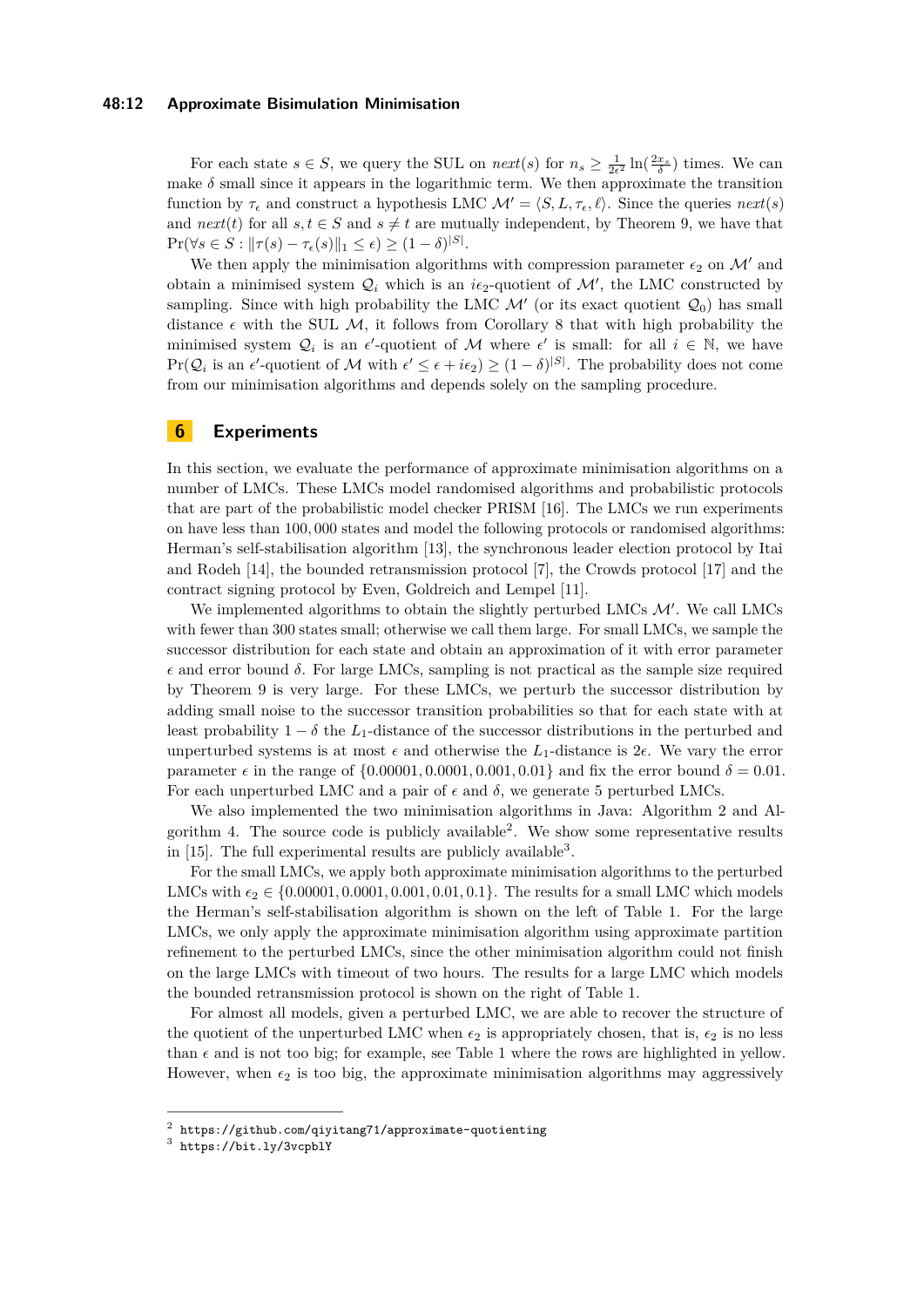#### **S. Kiefer and Q. Tang 48:13**

<span id="page-12-0"></span>**Table 1** In the tables, local and apr stand for the minimisation algorithms using local bisimilarity distance and approximate partition refinement, respectively. The tables show the results for the first perturbed LMC (labeled with #1) among the five perturbed LMCs generated by sampling or perturbing with  $\epsilon = 0.0001$ . (Left) Results of running the two minimisation algorithms on the LMC that models Herman's self-stabilisation algorithm with 5 processes. (Right) Results of running apr on the LMC that models the bounded retransmission protocol with  $N = 32$  and  $MAX = 2$ .

| Herman <sub>5</sub>                   | $#$ states     | $#$ trans | $#$ iter     | BRP32-2                             | $#$ states | $#$ trans | $#$ iter       |
|---------------------------------------|----------------|-----------|--------------|-------------------------------------|------------|-----------|----------------|
| $M \& M'$                             | 32             | 244       |              | $\mathcal{M} \& \mathcal{M}'$       | 1349       | 1731      |                |
| $\mathcal{M}/_{\sim_{\mathcal{M}}}$   | $\overline{4}$ | 11        |              | $\mathcal{M}/_{\sim_{\mathcal{M}}}$ | 647        | 903       |                |
| $\mathcal{M}'/\sim_{\mathcal{M}'}$    | 23             | 167       |              | $\mathcal{M}'/\sim_{\mathcal{M}'}$  | 961        | 1343      |                |
| Perturbed LMC $#1$                    |                |           |              | Perturbed LMC $\#1$                 |            |           |                |
| $\epsilon_2 = 0.00001$                |                |           |              | $\epsilon_2 = 0.00001$              |            |           |                |
| $local \& apr$                        | 23             | 167       | $\Omega$     | apr                                 | 879        | 1230      | $\mathfrak{D}$ |
| $\epsilon_2=0.0001$                   |                |           |              | $\epsilon_2=0.0001$                 |            |           |                |
| $local \& apr$                        | 22             | 143       | 1            | apr                                 | 705        | 986       | $\mathfrak{D}$ |
| $\epsilon_2 \in \{0.001, 0.01, 0.1\}$ |                |           |              | $\epsilon_2 \in \{0.001, 0.01\}$    |            |           |                |
| local                                 | 22             | 143       |              | apr                                 | 647        | 903       | $\mathbf{1}$   |
| apr                                   | $\overline{4}$ | 11        | $\mathbf{1}$ | $\epsilon_2=0.1$                    |            |           |                |
|                                       |                |           |              | apr                                 | 196        | 387       | 1              |

merge some states in the perturbed LMC and result in a quotient whose size is even smaller than that of the quotient of the unperturbed LMC, as highlighted in red in Table [1.](#page-12-0) Also, we find that, as expected, the exact partition refinement in general could not recover the structure of quotient of the original LMCs, except for the LMCs which model the synchronous leader election protocol by Itai and Rodeh. Furthermore, compared to the other approximate minimisation algorithm using the local bisimilarity distance, the one using approximate partition refinement performs much better in terms of running time and the ability to recover the structure of the quotient of the original model.

One might ask whether the minimisation algorithm using approximate partition refinement always performs better than the one using the local bisimilarity distances. In general, this is not the case as shown by Example [10.](#page-12-1)

<span id="page-12-1"></span>**► Example 10.** Consider the LMC  $\mathcal{M} = \langle S, L, \tau, \ell \rangle$  shown in Figure [8.](#page-13-1) Let  $\epsilon_2 = 0.1$ . First, we run Algorithm [2.](#page-7-0) It proceeds in two iterations. In the first iteration, it computes the local bisimilarity distances for all pairs of states with the same label. We have  $d_{local}(s_1, s_2)$  $d_{local}(s_2, s_3) = 0.54$  and  $d_{local}(s_1, s_3) = 0.04$ . It then selects the pair  $s_1$  and  $s_3$  of which the local bisimilarity distance is less than  $\epsilon_2$  and is the smallest. These two states are merged into *s*<sup>13</sup> in the LMC shown on the left of Figure [9.](#page-13-2) In the second iteration, the only pair of states with the same label are  $s_{13}$  and  $s_2$ . Since  $d_{local}(s_{13}, s_2) = 0.06 \leq \epsilon_2$ , they are merged and we arrive at the final LMC shown on the right of Figure [9.](#page-13-2)

Next, we run Algorithm [4](#page-10-3) with the same inputs. In the first iteration, we run approximate partition refinement on line 5 (Algorithm [3\)](#page-9-0) and present Table [2](#page-13-3) as the possible partitions of the algorithm. At the beginning of the approximate partition refinement, we have partition  $X_0$  as all states are in the same set. The states are then split by the labels and we get partition  $X_1$ . Next, we work on the set  $\{s_1, s_2, s_3\}$ . Suppose that we see  $s_1$  and  $s_2$ before *s*<sub>3</sub>. We have *s*<sub>1</sub> and *s*<sub>2</sub> remain together as  $\|(\tau(s_1)(E))_{E \in X_1} - (\tau(s_2)(E))_{E \in X_1}\|_1 =$ 0.08 ≤  $\epsilon_2$ . However, since  $\|(\tau(s_3)(E))_{E\in X_1} - (\tau(s_2)(E))_{E\in X_1}\|_1 = 0.16 > \epsilon_2$ , we have  $ESet = \emptyset$  for  $s_3$  on line 9 of Algorithm [3](#page-9-0) and it is split out. In the next iteration, since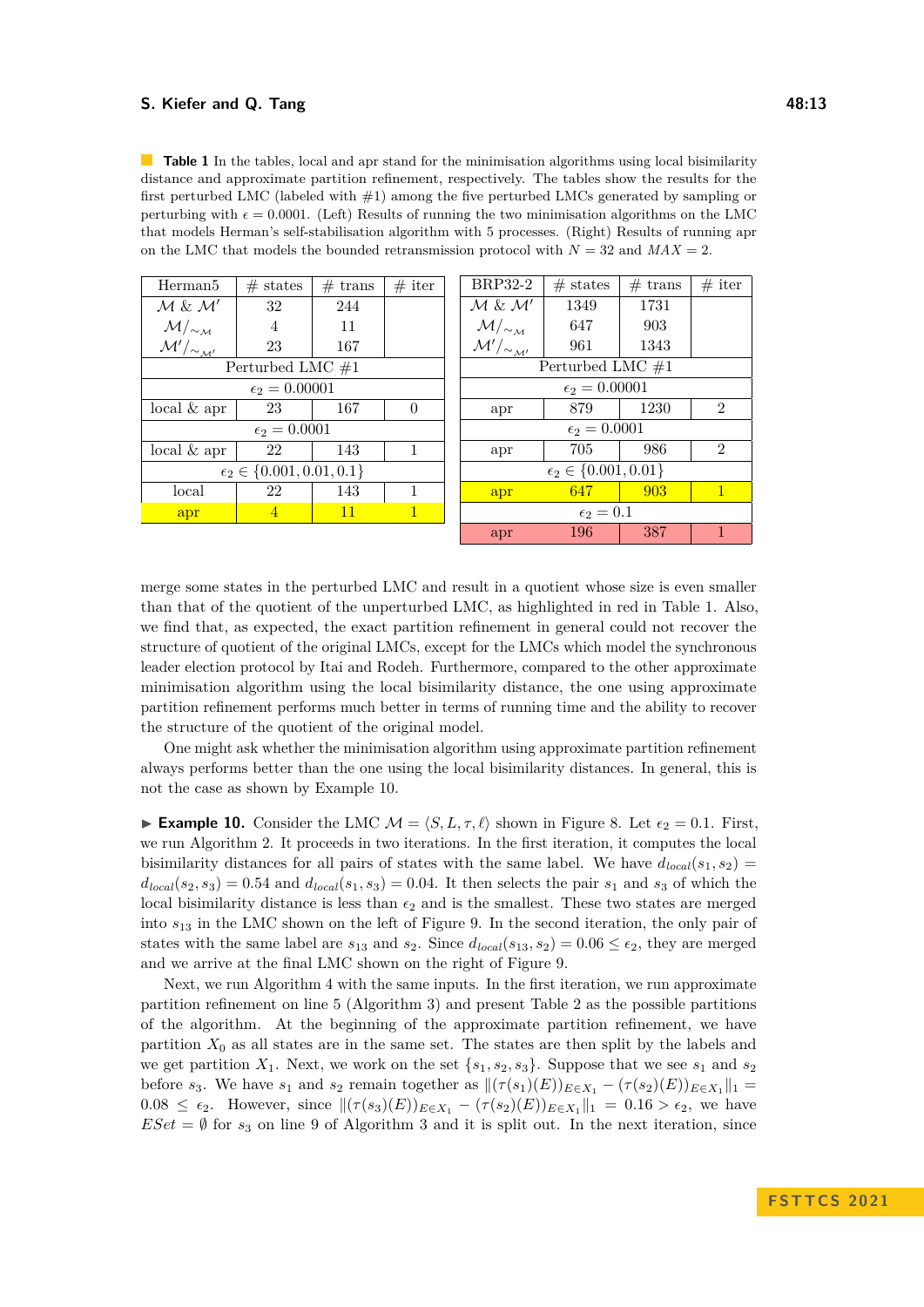#### **48:14 Approximate Bisimulation Minimisation**

 $\| (τ(s<sub>1</sub>)(E))_{E \in X_2} − (τ(s<sub>2</sub>)(E))_{E \in X_2} \|_1 = 0.54 > ε<sub>2</sub>, \{s<sub>1</sub>, s<sub>2</sub>\}$  is split into two singleton sets. The final partition  $X_3$  in which all sets are singletons suggests no merging can be done and we are left with the original LMC M.

This example also shows that the order of iterating through the states matters for the approximate partition refinement algorithm. Indeed, suppose we iterate though *s*<sup>1</sup> and *s*<sup>3</sup> before  $s_2$  after arriving at the partition  $X_1$ , we will have Table [3](#page-13-4) as the partitions and finally get the LMC on the right of Figure [9](#page-13-2) just as the other minimisation algorithm.



<span id="page-13-3"></span>**Table 2** Example of running Algorithm [3](#page-9-0) on the LMC in Figure [8.](#page-13-1) (Suppose we iterate through  $s_1$  and  $s_2$  before  $s_3$ .)

| $X_0 = \{S\}$                                 |
|-----------------------------------------------|
| $X_1 = \{\{s_1, s_2, s_3\}, \{v\}\}\$         |
| $X_2 = \{\{s_1, s_2\}, \{s_3\}, \{v\}\}\$     |
| $X_3 = \{\{s_1\}, \{s_2\}, \{s_3\}, \{v\}\}\$ |

<span id="page-13-1"></span>**Figure 8** The LMC for which Algorithm [2](#page-7-0) may perform better than Algorithm [4.](#page-10-3)



<span id="page-13-2"></span>**Figure 9** Two Steps of Running Algorithm [2.](#page-7-0)

<span id="page-13-4"></span>**Table [3](#page-9-0)** Example of running Algorithm 3 on the LMC in Figure [8.](#page-13-1) (Suppose we iterate through  $s_1$  and  $s_3$  before  $s_2$ .)

| $X_0 = \{S\}$                             |
|-------------------------------------------|
| $X_1 = \{\{s_1, s_3, s_2\}, \{v\}\}\$     |
| $X_2 = \{\{s_1, s_3\}, \{s_2\}, \{v\}\}\$ |

# <span id="page-13-0"></span>**7 Conclusion**

We have developed and analysed algorithms for minimising probabilistic systems via approximate bisimulation. These algorithms are based on *ϵ*-quotients, a novel yet natural notion of approximate quotients. We have obtained theoretical bounds on the discrepancy between the minimised and the non-minimised systems. In our experiments, approximate partition refinement does well in minimising labelled Markov chains with perturbed transition probabilities, suggesting that approximate partition refinement is a practical approach for "recognising" and exploiting approximate bisimulation.

Future work might consider the following questions: Does approximate minimisation allow for further forms of active learning? Can our techniques be transferred to Markov decision processes?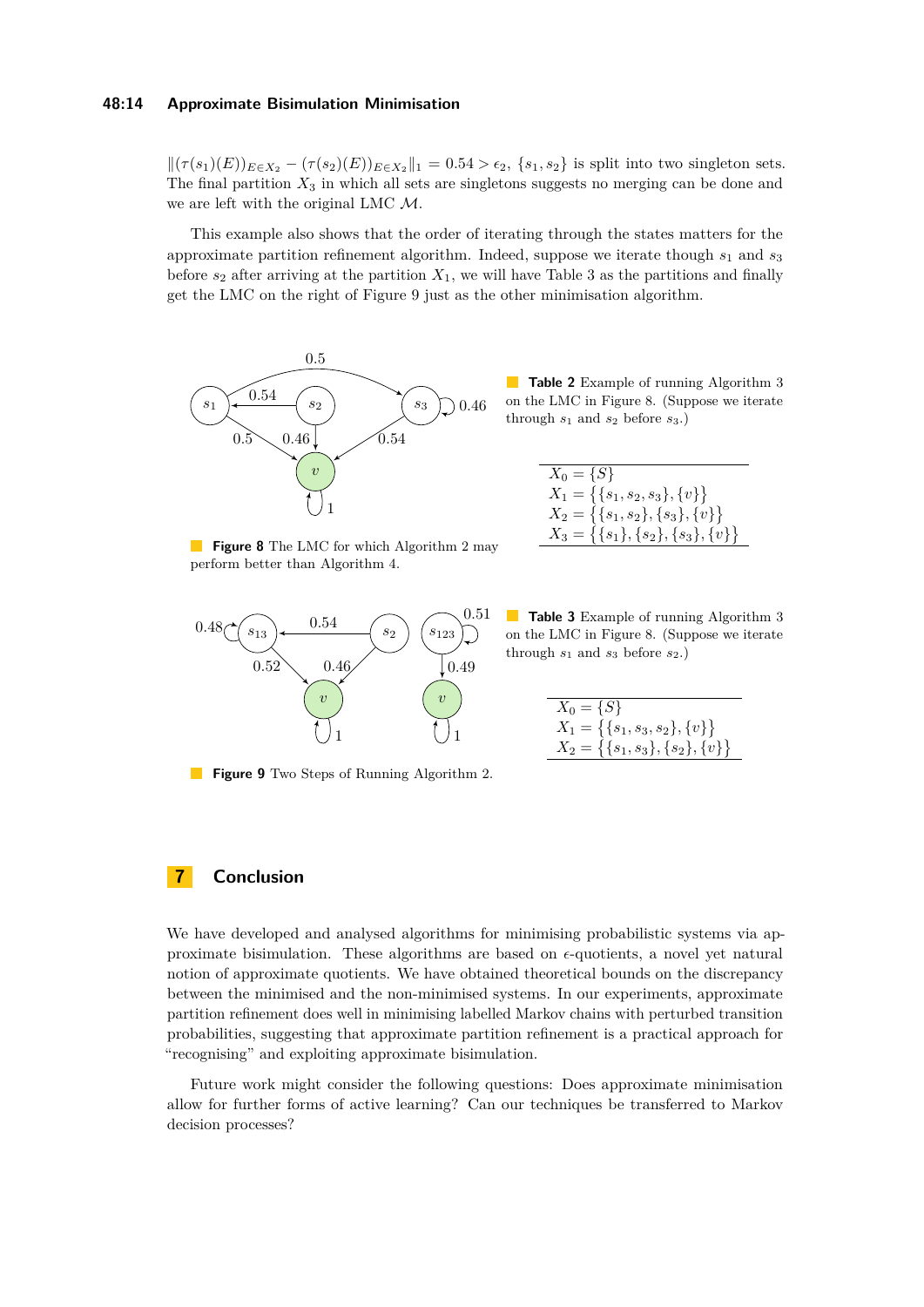#### **S.** Kiefer and Q. Tang **18:15**

#### **References**

- <span id="page-14-6"></span>**1** Giovanni Bacci, Giorgio Bacci, Kim G. Larsen, and Radu Mardare. On the metric-based approximate minimization of Markov chains. *J. Log. Algebraic Methods Program.*, 100:36–56, 2018. [doi:10.1016/j.jlamp.2018.05.006](https://doi.org/10.1016/j.jlamp.2018.05.006).
- <span id="page-14-9"></span>**2** Hugo Bazille, Blaise Genest, Cyrille Jégourel, and Jun Sun. Global PAC bounds for learning discrete time Markov chains. In Shuvendu K. Lahiri and Chao Wang, editors, *Computer Aided Verification - 32nd International Conference, CAV 2020, Los Angeles, CA, USA, July 21-24, 2020, Proceedings, Part II*, volume 12225 of *Lecture Notes in Computer Science*, pages 304–326. Springer, 2020. [doi:10.1007/978-3-030-53291-8\\_17](https://doi.org/10.1007/978-3-030-53291-8_17).
- <span id="page-14-7"></span>**3** Gaoang Bian and Alessandro Abate. On the relationship between bisimulation and trace equivalence in an approximate probabilistic context. In Javier Esparza and Andrzej S. Murawski, editors, *Foundations of Software Science and Computation Structures - 20th International Conference, FOSSACS 2017, Held as Part of the European Joint Conferences on Theory and Practice of Software, ETAPS 2017, Uppsala, Sweden, April 22-29, 2017, Proceedings*, volume 10203 of *Lecture Notes in Computer Science*, pages 321–337, 2017. [doi:10.1007/978-3-662-54458-7\\_19](https://doi.org/10.1007/978-3-662-54458-7_19).
- <span id="page-14-8"></span>**4** Patrick Billingsley. *Probability and measure*. Wiley Series in Probability and Statistics. Wiley, New York, NY, USA, 3rd edition, 1995.
- <span id="page-14-4"></span>**5** Di Chen, Franck van Breugel, and James Worrell. On the complexity of computing probabilistic bisimilarity. In Lars Birkedal, editor, *Foundations of Software Science and Computational Structures - 15th International Conference, FOSSACS 2012, Held as Part of the European Joint Conferences on Theory and Practice of Software, ETAPS 2012, Tallinn, Estonia, March 24 - April 1, 2012. Proceedings*, volume 7213 of *Lecture Notes in Computer Science*, pages 437–451. Springer, 2012. [doi:10.1007/978-3-642-28729-9\\_29](https://doi.org/10.1007/978-3-642-28729-9_29).
- <span id="page-14-10"></span>**6** Jianhua Chen. Properties of a new adaptive sampling method with applications to scalable learning. *Web Intelligence*, 13(4):215–227, 2015. [doi:10.3233/WEB-150322](https://doi.org/10.3233/WEB-150322).
- <span id="page-14-13"></span>**7** P. D'Argenio, B. Jeannet, H. Jensen, and K. Larsen. Reachability analysis of probabilistic systems by successive refinements. In L. de Alfaro and S. Gilmore, editors, *Proc. 1st Joint International Workshop on Process Algebra and Probabilistic Methods, Performance Modelling and Verification (PAPM/PROBMIV'01)*, volume 2165 of *LNCS*, pages 39–56. Springer, 2001.
- <span id="page-14-2"></span>**8** Josée Desharnais, Vineet Gupta, Radha Jagadeesan, and Prakash Panangaden. Metrics for labeled Markov systems. In Jos Baeten and Sjouke Mauw, editors, *Proceedings of the 10th International Conference on Concurrency Theory*, volume 1664 of *Lecture Notes in Computer Science*, pages 258–273, Eindhoven, The Netherlands, August 1999. Springer-Verlag.
- <span id="page-14-3"></span>**9** Josée Desharnais, Vineet Gupta, Radha Jagadeesan, and Prakash Panangaden. Metrics for labelled Markov processes. *Theor. Comput. Sci.*, 318(3):323–354, 2004. [doi:10.1016/j.tcs.](https://doi.org/10.1016/j.tcs.2003.09.013) [2003.09.013](https://doi.org/10.1016/j.tcs.2003.09.013).
- <span id="page-14-5"></span>**10** Josée Desharnais, François Laviolette, and Mathieu Tracol. Approximate analysis of probabilistic processes: Logic, simulation and games. In *Fifth International Conference on the Quantitative Evaluaiton of Systems (QEST 2008), 14-17 September 2008, Saint-Malo, France*, pages 264–273. IEEE Computer Society, 2008. [doi:10.1109/QEST.2008.42](https://doi.org/10.1109/QEST.2008.42).
- <span id="page-14-14"></span>**11** S. Even, O. Goldreich, and A. Lempel. A randomized protocol for signing contracts. *Communications of the ACM*, 28(6):637–647, 1985.
- <span id="page-14-1"></span>**12** Christian Hensel, Sebastian Junges, Joost-Pieter Katoen, Tim Quatmann, and Matthias Volk. The probabilistic model checker Storm. *CoRR*, abs/2002.07080, 2020. [arXiv:2002.07080](http://arxiv.org/abs/2002.07080).
- <span id="page-14-11"></span>**13** T. Herman. Probabilistic self-stabilization. *Information Processing Letters*, 35(2):63–67, 1990.
- <span id="page-14-12"></span>**14** Aron Itai and Michael Rodeh. Symmetry breaking in distributed networks. *Information and Computation*, 88(1):60–87, September 1990.
- <span id="page-14-0"></span>**15** Stefan Kiefer and Qiyi Tang. Approximate bisimulation minimisation, 2021. [arXiv:2110.](http://arxiv.org/abs/2110.00326) [00326](http://arxiv.org/abs/2110.00326).